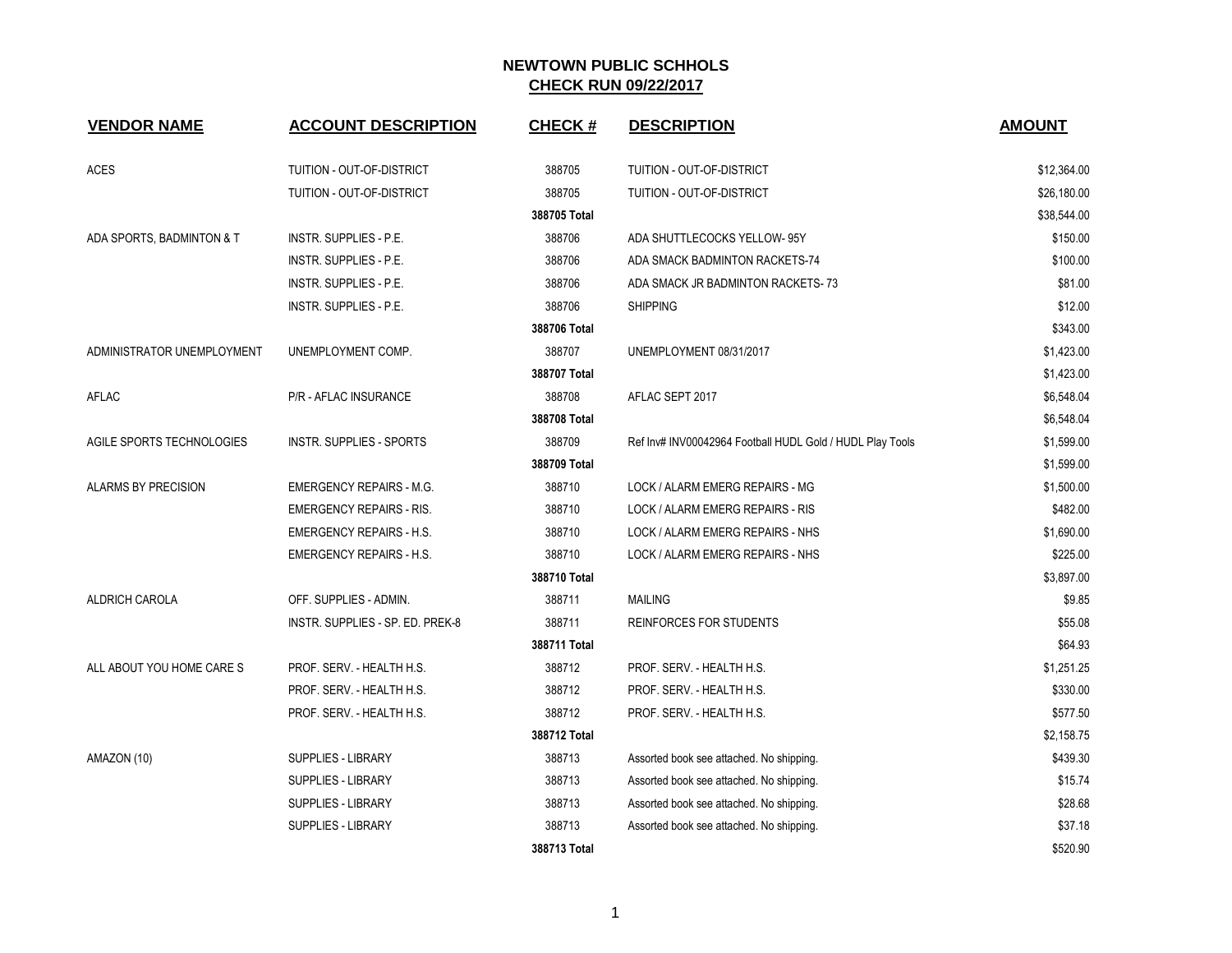| <b>VENDOR NAME</b> | <b>ACCOUNT DESCRIPTION</b>         | <b>CHECK#</b> | <b>DESCRIPTION</b>                                                     | <b>AMOUNT</b> |
|--------------------|------------------------------------|---------------|------------------------------------------------------------------------|---------------|
| AMAZON (12)        | INSTR. SUPPLIES - SCIENCE          | 388714        | Paper towels for Science classes throughout the year. Free shipping.   | \$87.12       |
|                    | INSTR. SUPPLIES - COMPUTER ED.     | 388714        | Consecutive labels, 1-30 for Chromebooks.                              | \$59.40       |
|                    | INSTR. SUPPLIES - COMPUTER ED.     | 388714        | Shipping charge.                                                       | \$12.95       |
|                    | INSTR. SUPPLIES - CLASSROOM        | 388714        | Instructional supplies, including writing pads, calendars, rulers      | \$25.00       |
|                    | <b>INSTR. SUPPLIES - CLASSROOM</b> | 388714        | Instructional supplies, including writing pads, calendars, rulers      | \$137.37      |
|                    | INSTR. SUPPLIES - CLASSROOM        | 388714        | Instructional supplies, including                                      | \$18.25       |
|                    | INSTR. SUPPLIES - CLASSROOM        | 388714        | Instructional supplies, including writing pads, calendars, rulers      | \$130.70      |
|                    | <b>INSTR. SUPPLIES - ART</b>       | 388714        | Fine point sharpies for art class.                                     | \$94.98       |
|                    | INSTR. SUPPLIES - MUSIC            | 388714        | electric matt keyboard for use in music classes. Free shipping         | \$56.99       |
|                    | INSTR. SUPPLIES - P.E.             | 388714        | 35 foot parachute, no handles with carry bag. FREE SHIPPING            | \$216.82      |
|                    | INSTR. SUPPLIES - TECH. ED         | 388714        | Items for Tech Ed classes. Includes safety glasses, birch sticks, glue | \$738.02      |
|                    | INSTR. SUPPLIES - CLASSROOM        | 388714        | Assorted NERF footballs, soccer balls and Frisbees for recess use      | \$24.34       |
|                    | INSTR. SUPPLIES - CLASSROOM        | 388714        | Assorted NERF footballs, soccer balls and Frisbees for recess use      | \$128.80      |
|                    | INSTR. SUPPLIES - COMPUTER ED.     | 388714        | Assorted items for use in computer education classes,                  | \$21.90       |
|                    | INSTR. SUPPLIES - COMPUTER ED.     | 388714        | Assorted items for use in computer education classes                   | \$86.00       |
|                    | INSTR. SUPPLIES - COMPUTER ED.     | 388714        | Assorted items for use in computer education classes                   | \$453.83      |
|                    | INSTR. SUPPLIES - P.E.             | 388714        | Assorted PE Equipment, Including volley balls, medicine balls, tarps   | \$6.90        |
|                    | INSTR. SUPPLIES - P.E.             | 388714        | Assorted PE Equipment, Including volley balls, medicine balls, tarps   | \$19.99       |
|                    | INSTR. SUPPLIES - P.E.             | 388714        | Assorted PE Equipment, Including volley balls, medicine balls, tarps   | \$19.98       |
|                    | INSTR. SUPPLIES - P.E.             | 388714        | Assorted PE Equipment, Including volley balls, medicine balls, tarps   | \$25.98       |
|                    | INSTR. SUPPLIES - P.E.             | 388714        | Assorted PE Equipment, Including volley balls, medicine balls, tarps   | \$173.79      |
|                    | INSTR. SUPPLIES - P.E.             | 388714        | Assorted PE Equipment, Including volley balls, medicine balls, tarps   | \$98.97       |
|                    | INSTR. SUPPLIES - P.E.             | 388714        | Assorted PE Equipment, Including volley balls, medicine balls, tarps   | \$189.95      |
|                    | INSTR. SUPPLIES - P.E.             | 388714        | Assorted PE Equipment, Including volley balls, medicine balls, tarps   | \$165.33      |
|                    | INSTR. SUPPLIES - P.E.             | 388714        | Assorted PE Equipment, Including volley balls, medicine balls, tarps   | \$90.60       |
|                    | INSTR. SUPPLIES - P.E.             | 388714        | Assorted PE Equipment, Including volley balls, medicine balls, tarps   | \$25.78       |
|                    | INSTR. SUPPLIES - P.E.             | 388714        | Assorted PE Equipment, Including volley balls, medicine balls, tarps   | \$7.73        |
|                    | INSTR. SUPPLIES - CLASSROOM        | 388714        | shipping                                                               | \$29.00       |
|                    | INSTR. SUPPLIES - CLASSROOM        | 388714        | Additional equipment from classroom                                    | \$245.94      |
|                    | INSTR. SUPPLIES - MATH             | 388714        | Items for use in Math classes, Calculators, Jumbo XY grid, notebooks   | \$39.95       |
|                    | INSTR. SUPPLIES - MATH             | 388714        | Shipping charge                                                        | \$9.99        |
|                    | <b>INSTR. SUPPLIES - MATH</b>      | 388714        | Items for use in Math classes, Calculators, Jumbo XY grid, notebooks   | \$582.00      |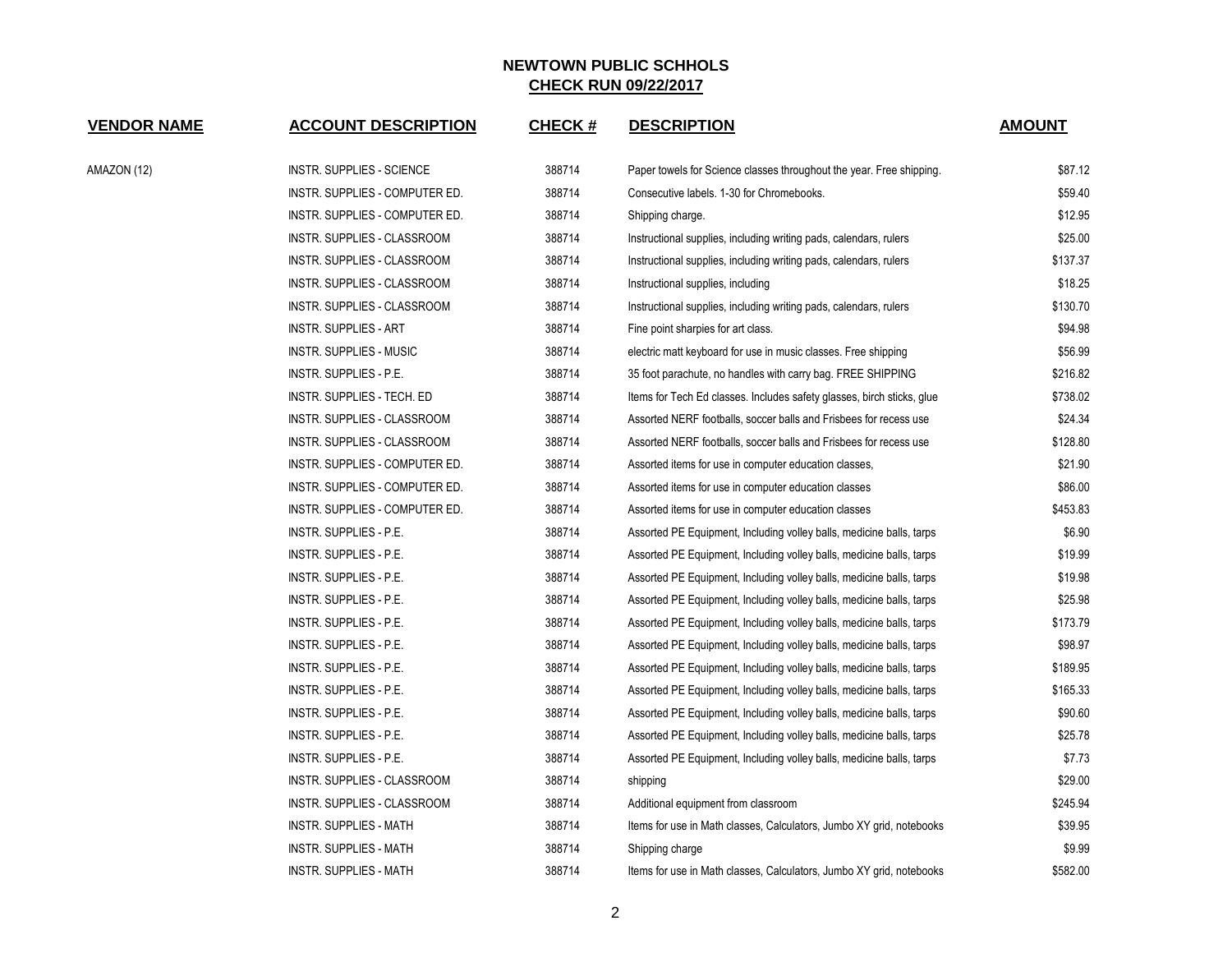| <b>VENDOR NAME</b> | <b>ACCOUNT DESCRIPTION</b>       | <b>CHECK#</b> | <b>DESCRIPTION</b>                                                   | <b>AMOUNT</b> |
|--------------------|----------------------------------|---------------|----------------------------------------------------------------------|---------------|
| AMAZON (12)        | INSTR. SUPPLIES - MATH           | 388714        | Items for use in Math classes, Calculators, Jumbo XY grid, notebooks | \$31.92       |
|                    | INSTR. SUPPLIES - MATH           | 388714        | Items for use in Math classes, Calculators, Jumbo XY grid, notebooks | \$91.96       |
|                    |                                  | 388714 Total  |                                                                      | \$4,148.23    |
| AMAZON (14)        | INSTR. SUPPLIES - READING        | 388715        | SBAC Test Prep: Grade 3 English Language Arts Literacy ELA           | \$15.95       |
|                    | INSTR. SUPPLIES - READING        | 388715        | California Test Prep SBAC Practice Book Language Arts Grade 4        | \$39.98       |
|                    | INSTR. SUPPLIES - READING        | 388715        | California Test Prep English Language Arts Common Core Reading       | \$35.98       |
|                    | INSTR. SUPPLIES - READING        | 388715        | 180 Days of Reading for Sixth Grade                                  | \$39.94       |
|                    | INSTR. SUPPLIES - READING        | 388715        | 180 Days of Reading for Fourth Grade                                 | \$35.98       |
|                    | INSTR. SUPPLIES - READING        | 388715        | 180 Days of Reading for Fifth Grade                                  | \$38.72       |
|                    | INSTR. SUPPLIES - READING        | 388715        | California Test Prep SBAC Practice Book Language Arts Grade 5        | \$39.98       |
|                    | <b>INSTR. SUPPLIES - READING</b> | 388715        | SBAC Test Prep: Grade 4 English Language Arts Literacy ELA           | \$31.90       |
|                    | INSTR. SUPPLIES - READING        | 388715        | SBAC Test Prep Grade 6 English Language Arts Literacy ELA            | \$28.78       |
|                    | INSTR. SUPPLIES - READING        | 388715        | Brothers in Hope: The story of the lost boys of Sudan                | \$154.97      |
|                    | INSTR. SUPPLIES - READING        | 388715        | 14 Cows for America. Free shipping                                   | \$126.63      |
|                    | INSTR. SUPPLIES - CLASSROOM      | 388715        | Magnetic white board  Free shipping                                  | \$145.98      |
|                    | INSTR. SUPPLIES - SCIENCE        | 388715        | Instructional supplies Science Free shipping                         | \$24.60       |
|                    | INSTR. SUPPLIES - SCIENCE        | 388715        | Instructional supplies Science Free shipping                         | \$156.18      |
|                    |                                  | 388715 Total  |                                                                      | \$915.57      |
| AMAZON (17)        | INSTR. SUPPLIES - SP. ED. PREK-8 | 388716        | SUPPLIES FOR SPEC ED                                                 | (\$7.26)      |
|                    | TEXTBOOKS - CURR. DEVELOP.       | 388716        | K-2 Spanish Misc. titles Elem Schools                                | \$11.94       |
|                    | TEXTBOOKS - CURR. DEVELOP.       | 388716        | K-2 Spanish Misc. titles Elem Schools                                | \$86.41       |
|                    | TEXTBOOKS - CURR. DEVELOP.       | 388716        | K-2 Spanish Misc. titles Elem Schools                                | \$36.60       |
|                    | TEXTBOOKS - CURR. DEVELOP.       | 388716        | K-2 Spanish Misc. titles Elem Schools                                | \$49.89       |
|                    | TEXTBOOKS - CURR. DEVELOP.       | 388716        | K-2 Spanish Misc. titles Elem Schools                                | \$55.08       |
|                    | TEXTBOOKS - CURR. DEVELOP.       | 388716        | K-2 Spanish Misc. titles Elem Schools                                | \$74.75       |
|                    | TEXTBOOKS - CURR. DEVELOP.       | 388716        | K-2 Spanish Misc. titles Elem Schools                                | \$175.33      |
|                    | TEXTBOOKS - CURR. DEVELOP.       | 388716        | K-2 Spanish Misc. titles Elem Schools                                | \$12.74       |
|                    | TEXTBOOKS - CURR. DEVELOP.       | 388716        | K-2 Spanish Misc. titles Elem Schools                                | \$435.34      |
|                    | TEXTBOOKS - CURR. DEVELOP.       | 388716        | K-2 Spanish Misc. titles Elem Schools                                | \$17.18       |
|                    | TEXTBOOKS - CURR. DEVELOP.       | 388716        | K-2 Spanish Misc. titles Elem Schools                                | \$88.30       |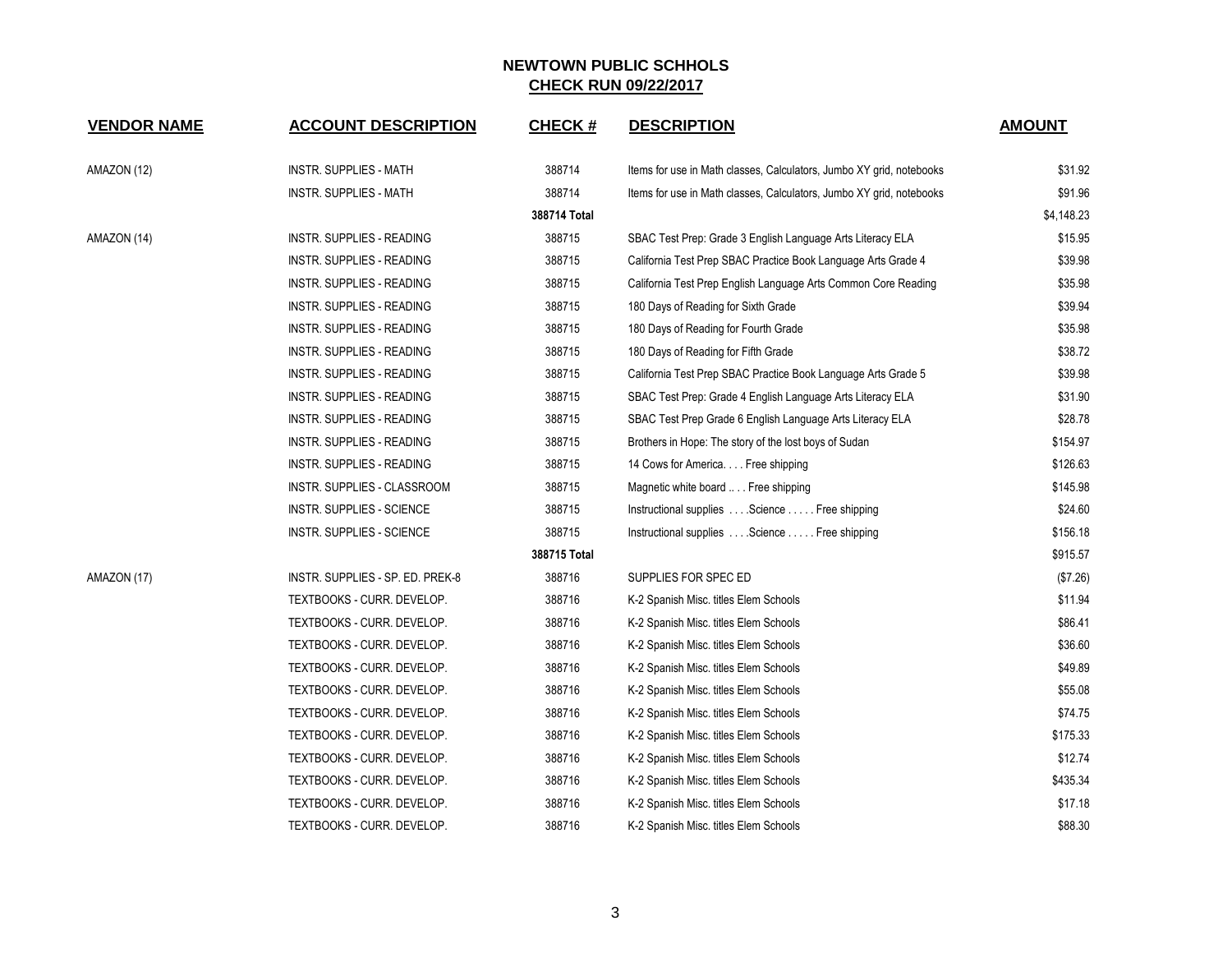| <b>VENDOR NAME</b> | <b>ACCOUNT DESCRIPTION</b>           | <b>CHECK#</b> | <b>DESCRIPTION</b>                                            | <b>AMOUNT</b> |
|--------------------|--------------------------------------|---------------|---------------------------------------------------------------|---------------|
| AMAZON (17)        | TEXTBOOKS - CURR. DEVELOP.           | 388716        | K-2 Spanish Misc. titles Elem Schools                         | \$4.54        |
|                    | OFF. SUPPLIES - ADMIN.               | 388716        | Emergency bags, white board, see attached                     | \$79.91       |
|                    | OTHER SUPPLIES - STAFF DEVELOP.      | 388716        | Teviwin 2 in 1 for Testing: Order number xxxxxx 1631413       | \$59.94       |
|                    |                                      | 388716 Total  |                                                               | \$1,180.69    |
| AMAZON (9)         | INSTR. SUPPLIES - CLASSROOM          | 388717        | NHS MATH BOOK                                                 | \$999.90      |
|                    | INSTR. SUPPLIES - CLASSROOM          | 388717        | <b>CAREER CENTER</b>                                          | \$282.58      |
|                    | INSTR. SUPPLIES - CLASSROOM          | 388717        | <b>NHS100</b>                                                 | \$198.90      |
|                    | INSTR. SUPPLIES - CLASSROOM          | 388717        | <b>NHS100</b>                                                 | \$92.02       |
|                    | INSTR. SUPPLIES - CLASSROOM          | 388717        | NHS YEARBOOK                                                  | \$35.53       |
|                    | INSTR. SUPPLIES - BUSINESS ED        | 388717        | CORREL SP1860PX-HIGH PRESSURE TABLE                           | \$207.07      |
|                    | INSTR. SUPPLIES - BUSINESS ED        | 388717        | CORREL SP1860PX-HIGH PRESSURE TABLE                           | \$982.40      |
|                    | INSTR. SUPPLIES - SPORTS             | 388717        | Xmark 3 Tier Dumbbell Rack                                    | \$146.00      |
|                    | <b>INSTR. SUPPLIES - ENGLISH</b>     | 388717        | Mead Spiral Quad Ruled Notebook, 1 subject 5 squares per inch | \$98.48       |
|                    | <b>INSTR. SUPPLIES - SPORTS</b>      | 388717        | Label Maker- Brother PTD400AD w/(2) Tapes                     | \$84.85       |
|                    | <b>INSTR. SUPPLIES - ART</b>         | 388717        | Where Good Ideas Come From: The Natural History of Innovation | \$7.99        |
|                    | INSTR. SUPPLIES - WORLD LANG.        | 388717        | Blue Sky 2017-18 Calendar                                     | \$13.89       |
|                    | <b>INSTR. SUPPLIES - SCIENCE</b>     | 388717        | Learning Resources Buzzers for Anatomy                        | \$14.99       |
|                    | INSTR. SUPPLIES - WORLD LANG.        | 388717        | SUPPLIES-WL                                                   | \$25.26       |
|                    | <b>INSTR. SUPPLIES - MATH</b>        | 388717        | math supplies comp books                                      | \$19.99       |
|                    | INSTR. SUPPLIES - SOC. STUDIES       | 388717        | SS laminating sheets                                          | \$22.69       |
|                    | INSTR. SUPPLIES - LIFE MAN./CULINARY | 388717        | PRINTER CARTRIDGE - FOUR COLORS                               | \$195.00      |
|                    | INSTR. SUPPLIES - MATH               | 388717        | CASE OF 12 (DOZEN EACH) BLACK EXPO MARKERS                    | \$92.98       |
|                    | INSTR. SUPPLIES - WORLD LANG.        | 388717        | LIFETIME 80175 FOLD IN HALF BANQUET TABLE, 8 FT               | \$89.48       |
|                    | <b>INSTR. SUPPLIES - MATH</b>        | 388717        | SUPPLIES, MECH. PENCILS, DOUBLE SIDE TAPE- MATH DEPT.         | \$10.98       |
|                    | <b>INSTR. SUPPLIES - MATH</b>        | 388717        | SUPPLIES, MECH. PENCILS, DOUBLE SIDE TAPE- MATH DEPT.         | \$19.99       |
|                    | REPAIRS - TECH ED.                   | 388717        | SHELVES- SEE CART                                             | \$142.88      |
|                    | REPAIRS - TECH ED.                   | 388717        | SHELVES- SEE CART                                             | \$280.69      |
|                    | REPAIRS - TECH ED.                   | 388717        | SHELVES- SEE CART                                             | \$188.71      |
|                    | REPAIRS - TECH ED.                   | 388717        | SHELVES- SEE CART                                             | \$103.94      |
|                    | REPAIRS - TECH ED.                   | 388717        | SHELVES- SEE CART                                             | \$87.94       |
|                    | <b>INSTR. SUPPLIES - ENGLISH</b>     | 388717        | ACHILLES IN VIETNAM, ODYSSEUS IN AMERICA, VGA CONVERTERS      | \$104.75      |
|                    | <b>INSTR. SUPPLIES - ENGLISH</b>     | 388717        | 3 POSTERS AND SHIPPING                                        | \$13.95       |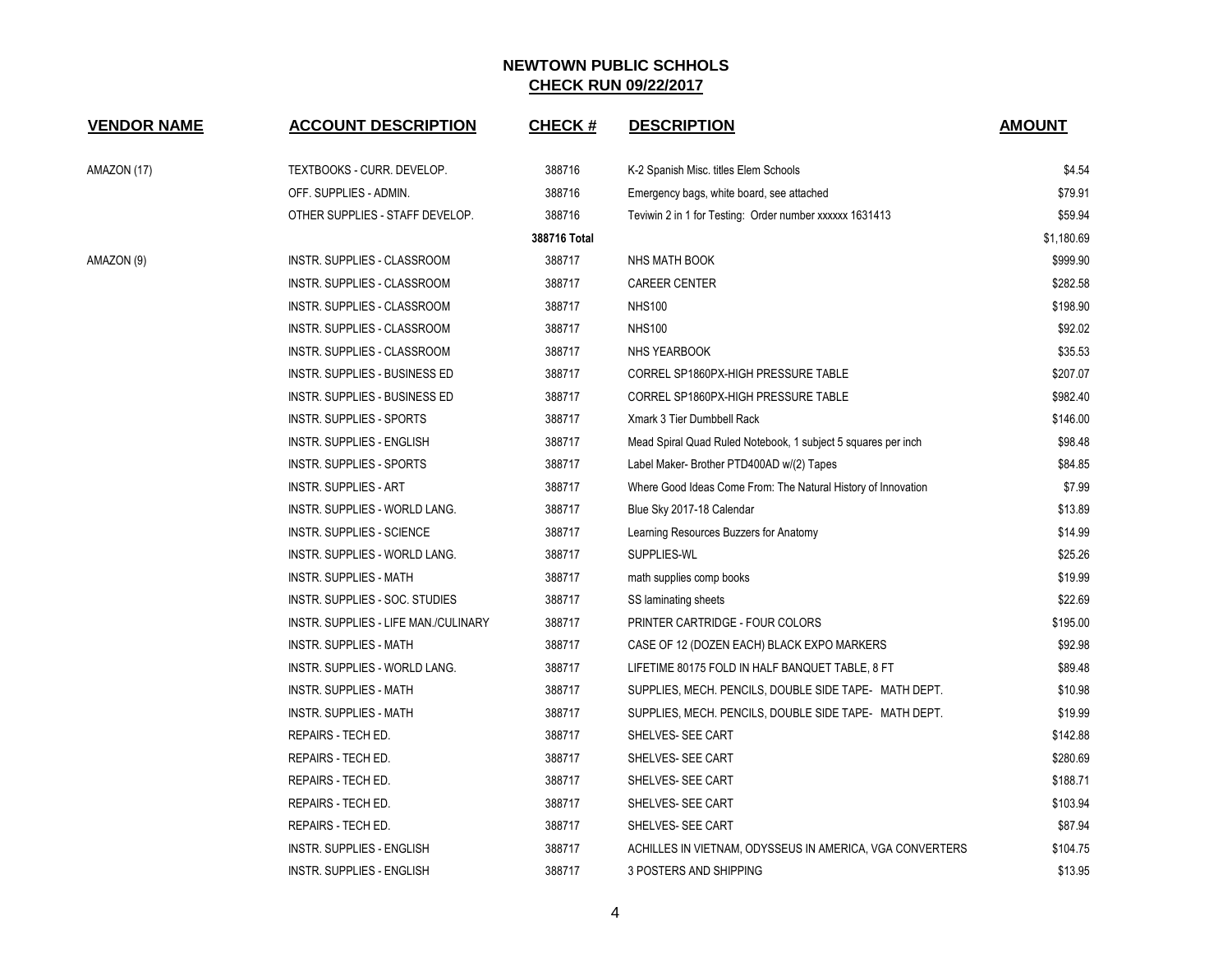| <b>VENDOR NAME</b> | <b>ACCOUNT DESCRIPTION</b>           | <b>CHECK#</b> | <b>DESCRIPTION</b>                                                    | <b>AMOUNT</b> |
|--------------------|--------------------------------------|---------------|-----------------------------------------------------------------------|---------------|
| AMAZON (9)         | <b>INSTR. SUPPLIES - ENGLISH</b>     | 388717        | 3 POSTERS AND SHIPPING                                                | \$37.49       |
|                    | INSTR. SUPPLIES - WORLD LANG.        | 388717        | <b>GENERAL SUPPLIES WL</b>                                            | \$270.00      |
|                    | INSTR. SUPPLIES - MATH               | 388717        | <b>GENERAL SUPPLIES MATH</b>                                          | \$713.00      |
|                    | INSTR. SUPPLIES - SOC. STUDIES       | 388717        | <b>GENERAL SUPPLIES SS</b>                                            | \$127.90      |
|                    | INSTR. SUPPLIES - SOC. STUDIES       | 388717        | <b>GENERAL SUPPLIES SS</b>                                            | \$74.40       |
|                    | INSTR. SUPPLIES - SOC. STUDIES       | 388717        | <b>GENERAL SUPPLIES SS</b>                                            | \$87.40       |
|                    | INSTR. SUPPLIES - SOC. STUDIES       | 388717        | <b>GENERAL SUPPLIES SS</b>                                            | \$1,038.83    |
|                    | INSTR. SUPPLIES - SOC. STUDIES       | 388717        | <b>GENERAL SUPPLIES SS</b>                                            | \$311.47      |
|                    | INSTR. SUPPLIES - SOC. STUDIES       | 388717        | <b>GENERAL SUPPLIES SS</b>                                            | \$148.80      |
|                    | INSTR. SUPPLIES - SOC. STUDIES       | 388717        | <b>GENERAL SUPPLIES SS</b>                                            | \$74.40       |
|                    | INSTR. SUPPLIES - SOC. STUDIES       | 388717        | <b>GENERAL SUPPLIES SS</b>                                            | \$74.40       |
|                    | INSTR. SUPPLIES - SOC. STUDIES       | 388717        | <b>GENERAL SUPPLIES SS</b>                                            | \$7.77        |
|                    | INSTR. SUPPLIES - ENGLISH            | 388717        | 15 copies of Unbroken 9780812974492 and one copy of House on Mango St | \$172.13      |
|                    | INSTR. SUPPLIES - TECH ED.           | 388717        | PAPER-COLORED PAPER- SEE CART                                         | \$29.65       |
|                    | INSTR. SUPPLIES - TECH ED.           | 388717        | PAPER-COLORED PAPER- SEE CART                                         | \$89.00       |
|                    | INSTR. SUPPLIES - TECH ED.           | 388717        | PAPER-COLORED PAPER- SEE CART                                         | \$740.19      |
|                    | INSTR. SUPPLIES - P.E.               | 388717        | STORAGE CHEST                                                         | \$769.99      |
|                    | INSTR. SUPPLIES - P.E.               | 388717        | LADDER                                                                | \$186.90      |
|                    | INSTR. SUPPLIES - P.E.               | 388717        | <b>SHIPPING</b>                                                       | \$74.99       |
|                    | INSTR. SUPPLIES - ENGLISH            | 388717        | BUZZERS FOR QUIZ BOWL AND HDMI ADAPTERS                               | \$30.87       |
|                    | INSTR. SUPPLIES - LIFE MAN./CULINARY | 388717        | HP DRUM- PRINTER NOT SUPPORTED                                        | \$70.58       |
|                    | INSTR. SUPPLIES - MATH               | 388717        | MATH-EXPO DRY ERASER REFILL-XL                                        | \$357.00      |
|                    | INSTR. SUPPLIES - SOC. STUDIES       | 388717        | SS - BRAIN GAMES DVD SET-PESC, 3 CRAYOLA COLOR PENCILS                | \$166.28      |
|                    | INSTR. SUPPLIES - SOC. STUDIES       | 388717        | SS - BRAIN GAMES DVD SET-PESC, 3 CRAYOLA COLOR PENCILS                | \$0.01        |
|                    | INSTR. SUPPLIES - WORLD LANG.        | 388717        | WL DEPT.- DVD-WARD, WIRELESS PRESENTATION REMOTES                     | \$109.94      |
|                    | INSTR. SUPPLIES - ENGLISH            | 388717        | same as above-English                                                 | \$9.50        |
|                    | INSTR. SUPPLIES - WORLD LANG.        | 388717        | same as above-wl                                                      | \$9.52        |
|                    | INSTR. SUPPLIES - SCIENCE            | 388717        | Mesh organizer for copy room-sci                                      | \$9.50        |
|                    | INSTR. SUPPLIES - SOC. STUDIES       | 388717        | ss-same as above plus C. Dietter desk organ.                          | \$5.99        |
|                    | INSTR. SUPPLIES - SOC. STUDIES       | 388717        | ss-same as above plus C.Dietter desk organ.                           | \$51.54       |
|                    | INSTR. SUPPLIES - SOC. STUDIES       | 388717        | ss-same as above plus C. Dietter desk organ.                          | \$3.47        |
|                    | INSTR. SUPPLIES - SCIENCE            | 388717        | Science Dept. items-2 apple connectors, 2 measuring boards            | \$105.10      |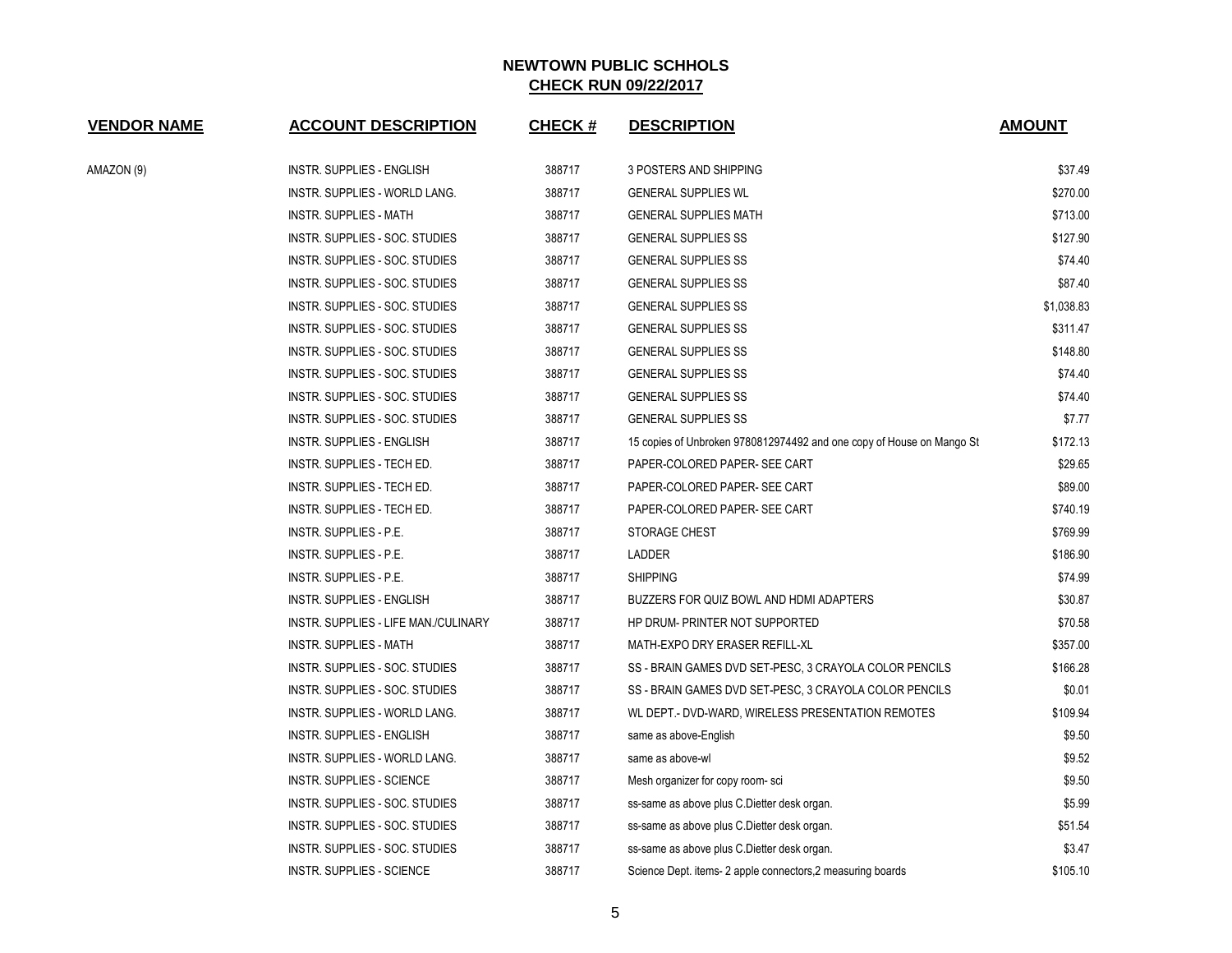| <b>VENDOR NAME</b>              | <b>ACCOUNT DESCRIPTION</b>           | <b>CHECK#</b> | <b>DESCRIPTION</b>                                                | <b>AMOUNT</b> |
|---------------------------------|--------------------------------------|---------------|-------------------------------------------------------------------|---------------|
| AMAZON (9)                      | <b>INSTR. SUPPLIES - SCIENCE</b>     | 388717        | Science Dept. items-2 apple connectors, 2 measuring boards        | \$21.85       |
|                                 | INSTR. SUPPLIES - GUIDANCE           | 388717        | SCISSORS-TAPE - PENS- STICKY NOTES                                | \$84.14       |
|                                 | REPAIRS - TECH ED.                   | 388717        | CUTTERS- CUTTING PAPER- DESKTOP STAND-HDMI ADAPTER                | \$149.99      |
|                                 | REPAIRS - TECH ED.                   | 388717        | CUTTERS- CUTTING PAPER- DESKTOP STAND-HDMI ADAPTER                | \$444.50      |
|                                 | INSTR. SUPPLIES - CLASSROOM          | 388717        | TXL L100 WIPES- GYM 700/CT                                        | \$259.52      |
|                                 | INSTR. SUPPLIES - GUIDANCE           | 388717        | Panasonic NN-SN936W Countertop Microwave with Inverter Technology | \$187.42      |
|                                 | INSTR. SUPPLIES - P.E.               | 388717        | CARABINER- POOL SPORTS SWIMMING POOL HOOPW-S HYDRO                | \$107.17      |
|                                 | INSTR. SUPPLIES - P.E.               | 388717        | CARABINER- POOL SPORTS SWIMMING POOL                              | \$111.98      |
|                                 | INSTR. SUPPLIES - P.E.               | 388717        | CARABINER- POOL SPORTS SWIMMING POOL HOOPW-S HYDRO                | \$332.64      |
|                                 | INSTR. SUPPLIES - BUSINESS ED        | 388717        | CDS AND CABLES AND TECH SUPPLIES                                  | \$289.99      |
|                                 | <b>INSTR. SUPPLIES - BUSINESS ED</b> | 388717        | CDS AND CABLES AND TECH SUPPLIES                                  | \$199.99      |
|                                 | INSTR. SUPPLIES - BUSINESS ED        | 388717        | CDS AND CABLES AND TECH SUPPLIES                                  | \$45.98       |
|                                 | INSTR. SUPPLIES - BUSINESS ED        | 388717        | CDS AND CABLES AND TECH SUPPLIES                                  | \$526.43      |
|                                 |                                      | 388717 Total  |                                                                   | \$13,283.44   |
| AMERICAN INDUSTRIAL TECHN       | <b>B&amp;G CONTRACTED SERV.</b>      | 388718        | TESTING / CHEMICALS FOR HOT WATER BOILER LOOP - HAW               | \$250.00      |
|                                 |                                      | 388718 Total  |                                                                   | \$250.00      |
| AMERICAN LIBRARY ASS            | MEMBERSHIPS - LIBRARY                | 388719        | Renewal of ALA (AASL & LITA) Membership dues for 2017-2018        | \$247.00      |
|                                 |                                      | 388719 Total  |                                                                   | \$247.00      |
| ATTAINMENT COMPANY INC.         | INSTR. SUPPLIES - SP. ED. H.S.       | 388720        | EXPLORE MATH STUDENT BOOK 1 EM-01W                                | \$102.00      |
|                                 | INSTR. SUPPLIES - SP. ED. H.S.       | 388720        | EXPLORE MATH STUDENT BOOK 2 EM-201W                               | \$102.00      |
|                                 | INSTR. SUPPLIES - SP. ED. H.S.       | 388720        | <b>SHIPPING</b>                                                   | \$10.20       |
|                                 |                                      | 388720 Total  |                                                                   | \$214.20      |
| AUTO HOME COMMERCIAL            | <b>EMERGENCY REPAIRS - M.S.</b>      | 388721        | PA SYSTEM / CLOCK REPAIRS - NMS                                   | \$3,834.20    |
|                                 | <b>EMERGENCY REPAIRS - H.S.</b>      | 388721        | PA SYSTEM / CLOCK REPAIRS - NHS                                   | \$920.00      |
|                                 |                                      | 388721 Total  |                                                                   | \$4,754.20    |
| <b>BAILEY POTTERY EQUIPMENT</b> | <b>INSTR. SUPPLIES - ART</b>         | 388722        | METEOR SHOWER- STAR DUST- MUD TOOL- SEE CART                      | \$957.08      |
|                                 |                                      | 388722 Total  |                                                                   | \$957.08      |
| BERKSHIRE REFRIGERATION S       | <b>REPAIRS - SPORTS</b>              | 388723        | Repair Ice Machine Invoices: #090786. 090834. 090836              | \$165.00      |
|                                 | <b>REPAIRS - SPORTS</b>              | 388723        | Repair Ice Machine Invoices: #090786. 090834. 090836              | \$478.86      |
|                                 | <b>REPAIRS - SPORTS</b>              | 388723        | Repair Ice Machine Invoices: #090786. 090834. 090836              | \$337.80      |
|                                 |                                      | 388723 Total  |                                                                   | \$981.66      |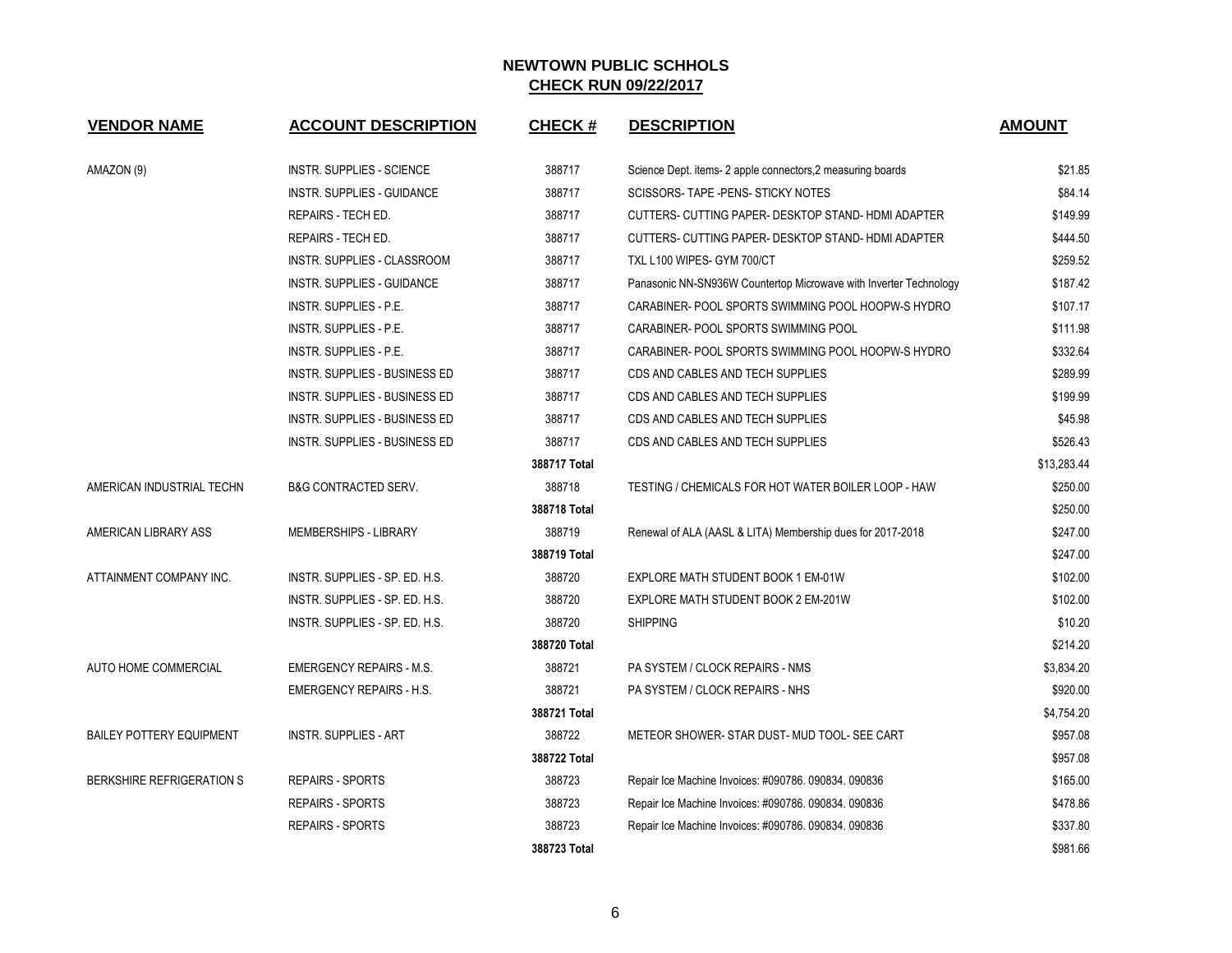| <b>VENDOR NAME</b>               | <b>ACCOUNT DESCRIPTION</b>      | <b>CHECK#</b> | <b>DESCRIPTION</b>                                                      | <b>AMOUNT</b> |
|----------------------------------|---------------------------------|---------------|-------------------------------------------------------------------------|---------------|
| <b>BLICK ART MATERIALS</b>       | <b>INSTR. SUPPLIES - ART</b>    | 388724        | Assorted items for ART classes, priced through Marketplace              | \$13.32       |
|                                  | <b>INSTR. SUPPLIES - ART</b>    | 388724        | Item 369-2025, Watercolor paint.                                        | \$19.98       |
|                                  | <b>INSTR. SUPPLIES - ART</b>    | 388724        | shipping                                                                | \$4.95        |
|                                  |                                 | 388724 Total  |                                                                         | \$38.25       |
| <b>BROCKETT, EUGENIA</b>         | STAFF TRAVEL - PUPIL SERV.      | 388725        | TRAVEL AUG - SEPT 2017                                                  | \$78.70       |
|                                  |                                 | 388725 Total  |                                                                         | \$78.70       |
| C H NEWTOWN CLEANERS             | <b>REPAIRS - MUSIC</b>          | 388726        | Dry Clean Moldy Piano Cover - no shipping                               | \$34.99       |
|                                  |                                 | 388726 Total  |                                                                         | \$34.99       |
| CAAD                             | STAFF TRAIN. - CLASSROOM        | 388727        | REGISTRATION TO LTC 723- GROWTH                                         | \$110.00      |
|                                  |                                 | 388727 Total  |                                                                         | \$110.00      |
| CAPSTONE PRESS INC.              | CONTRACTED SERV. - LIBRARY      | 388728        | PebbleGo Animals database.                                              | \$395.00      |
|                                  | CONTRACTED SERV. - LIBRARY      | 388728        | PebbleGo Social Studies database. Quote #CT051220170830                 | \$315.00      |
|                                  |                                 | 388728 Total  |                                                                         | \$710.00      |
| CAROLINA BIOLOGICAL              | INSTR. SUPPLIES - CLASSROOM     | 388729        | Dual Plastic Magnifier, 3x and 6x, Cat. # 602276, Science Unit, Grade 2 | \$49.68       |
|                                  | INSTR. SUPPLIES - CLASSROOM     | 388729        | Dissecting Forceps, 5 inches, Cat. # 623990, Science Unit, Grade 2      | \$27.36       |
|                                  | INSTR. SUPPLIES - CLASSROOM     | 388729        | Shipping and Handling Charges                                           | \$12.86       |
|                                  |                                 | 388729 Total  |                                                                         | \$89.90       |
| <b>CENGAGE LEARNING</b>          | <b>SUPPLIES - LIBRARY</b>       | 388730        | GVRL Annual Hosting Fee for School Year 2017-2018.                      | \$50.00       |
|                                  |                                 | 388730 Total  |                                                                         | \$50.00       |
| CERAMIC SUPPLY INC.              | <b>INSTR. SUPPLIES - ART</b>    | 388731        | <b>CERAMIC GLAZES- SEE CART</b>                                         | \$375.17      |
|                                  |                                 | 388731 Total  |                                                                         | \$375.17      |
| CHARTER COMMUNICATION            | CONTRACTED SERV. - TECH ED.     | 388732        | CABLE TV SUBSCRIPTION                                                   | \$7.37        |
|                                  |                                 | 388732 Total  |                                                                         | \$7.37        |
| CHONISKI, ANGELA                 | INSTR. SUPPLIES - CLASSROOM     | 388733        | <b>BOOKS FOR STUDENTS</b>                                               | \$569.24      |
|                                  |                                 | 388733 Total  |                                                                         | \$569.24      |
| COLLEGE BOARD, THE               | CONTRACTED SERV. - WORLD LANG.  | 388734        | CHINESE TEACHER HEALTH INSURANCE AND VISA FEE                           | \$3,085.00    |
|                                  |                                 | 388734 Total  |                                                                         | \$3,085.00    |
| <b>CONNECTICUT PEST ELIMINAT</b> | <b>B&amp;G CONTRACTED SERV.</b> | 388735        | MONTHLY PEST CONTROL - ALL SCHOOLS (2017-2018)                          | \$900.00      |
|                                  |                                 | 388735 Total  |                                                                         | \$900.00      |
| CONNECTICUT STAGE SUPPLY         | <b>B&amp;G CONTRACTED SERV.</b> | 388736        | CONVOCATION STAGING SET UP / BREAK DOWN - NHS                           | \$1,015.00    |
|                                  |                                 | 388736 Total  |                                                                         | \$1,015.00    |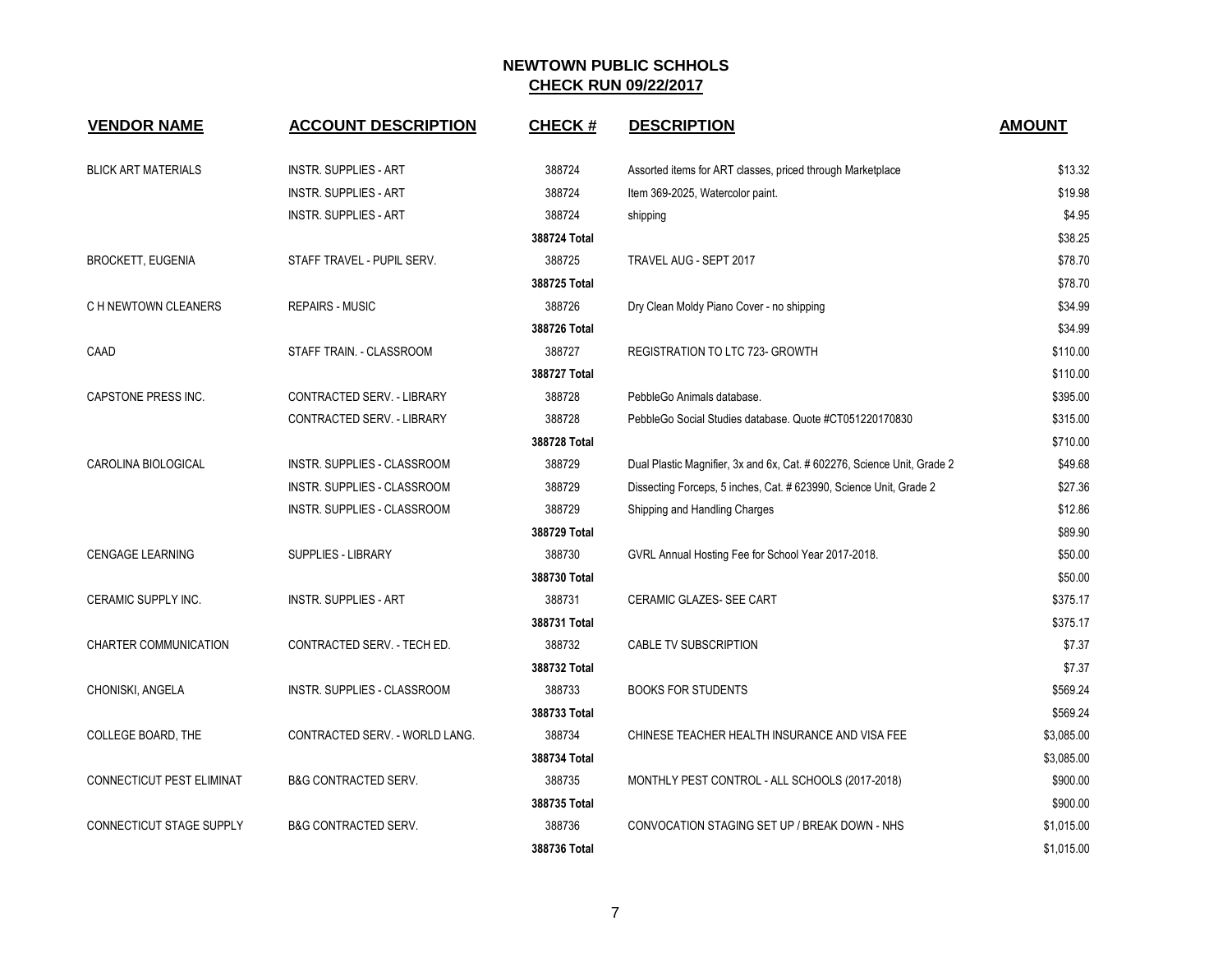| <b>VENDOR NAME</b>               | <b>ACCOUNT DESCRIPTION</b>      | <b>CHECK#</b> | <b>DESCRIPTION</b>                                                        | <b>AMOUNT</b> |
|----------------------------------|---------------------------------|---------------|---------------------------------------------------------------------------|---------------|
| CPI (CRISIS PREVENTION IN        | MEMBERSHIPS - PUPIL SERV.       | 388737        | RENEWAL FOR CPI INSTRUCTOR HOPE BRAY                                      | \$150.00      |
|                                  |                                 | 388737 Total  |                                                                           | \$150.00      |
| DALTON, ANNE                     | STAFF TRAIN. - HEALTH ADMIN.    | 388738        | NURSING SUPPLIES FALL CONF                                                | \$125.00      |
|                                  | STAFF TRAVEL - HEALTH ADMIN.    | 388738        | TRAVEL NURSING MEETING                                                    | \$34.24       |
|                                  |                                 | 388738 Total  |                                                                           | \$159.24      |
| DAVILA, JEAN M. EVANS            | OTHER SUPPLIES - STAFF DEVELOP. | 388739        | CONF LUNCHEON                                                             | \$23.30       |
|                                  |                                 | 388739 Total  |                                                                           | \$23.30       |
| DEMCO INC.                       | INSTR. SUPPLIES - SCIENCE       | 388740        | Luxor cart-red we12206050 quote g7237131 for engineering class            | \$180.00      |
|                                  | INSTR. SUPPLIES - SCIENCE       | 388740        | shipping                                                                  | \$45.50       |
|                                  |                                 | 388740 Total  |                                                                           | \$225.50      |
| DEVINE, PAUL                     | STAFF TRAVEL - B & G ADMIN.     | 388741        | TRAVEL AUG 2017                                                           | \$112.94      |
|                                  |                                 | 388741 Total  |                                                                           | \$112.94      |
| <b>EASTERN WATER SOLUTIONS</b>   | <b>EMERGENCY REPAIRS - H.S.</b> | 388742        | FLUSH OUT WATER / PERFORM ATMOSPHERIC TANK TEST NHS                       | \$900.00      |
|                                  |                                 | 388742 Total  |                                                                           | \$900.00      |
| ERGONOMIC GROUP, INC.            | EQUIPMENT - INFO. TECH.         | 388743        | Signamax Security Network SMX-065                                         | \$4,209.00    |
|                                  |                                 | 388743 Total  |                                                                           | \$4,209.00    |
| <b>F &amp; M ELECTRICAL SUP</b>  | B. & G. REPAIRS - HOM.          | 388744        | <b>CIRCUIT BREAKER - HOM KITCHEN</b>                                      | (\$31.20)     |
|                                  | B. & G. REPAIRS - HOM.          | 388744        | CIRCUIT BREAKER - HOM KITCHEN                                             | \$232.32      |
|                                  |                                 | 388744 Total  |                                                                           | \$201.12      |
| <b>FAIR AUTO SUPPLY</b>          | REPAIRS - MAINT.                | 388745        | MAINT VEHICLE REPAIR PARTS                                                | \$23.65       |
|                                  | REPAIRS - MAINT.                | 388745        | <b>MAINT VEHICLE REPAIR PARTS</b>                                         | \$48.58       |
|                                  | <b>REPAIRS - MAINT.</b>         | 388745        | MAINT VEHICLE REPAIR PARTS                                                | \$177.04      |
|                                  | <b>REPAIRS - MAINT.</b>         | 388745        | MAINT VEHICLE REPAIR PARTS                                                | \$149.98      |
|                                  | REPAIRS - MAINT.                | 388745        | <b>MAINT VEHICLE REPAIR PARTS</b>                                         | \$34.29       |
|                                  | <b>REPAIRS - MAINT.</b>         | 388745        | MAINT VEHICLE REPAIR PARTS                                                | \$45.08       |
|                                  |                                 | 388745 Total  |                                                                           | \$478.62      |
| <b>FARMINGTON VALLEY NEUROPS</b> | PROF. SERV. - PSYCH/MED. EVAL.  | 388746        | PROF. SERV. - PSYCH/MED. EVAL.                                            | \$3,000.00    |
|                                  |                                 | 388746 Total  |                                                                           | \$3,000.00    |
| FOLLETT SCHOOL SOLUTIONS         | <b>SUPPLIES - LIBRARY</b>       | 388747        | Books and processing not to exceed \$2370.25                              | \$1,431.38    |
|                                  | <b>SUPPLIES - LIBRARY</b>       | 388747        | Reed Intermediate School Biblionasium Integration Subscription 2017-2018. | \$249.00      |
|                                  |                                 | 388747 Total  |                                                                           | \$1,680.38    |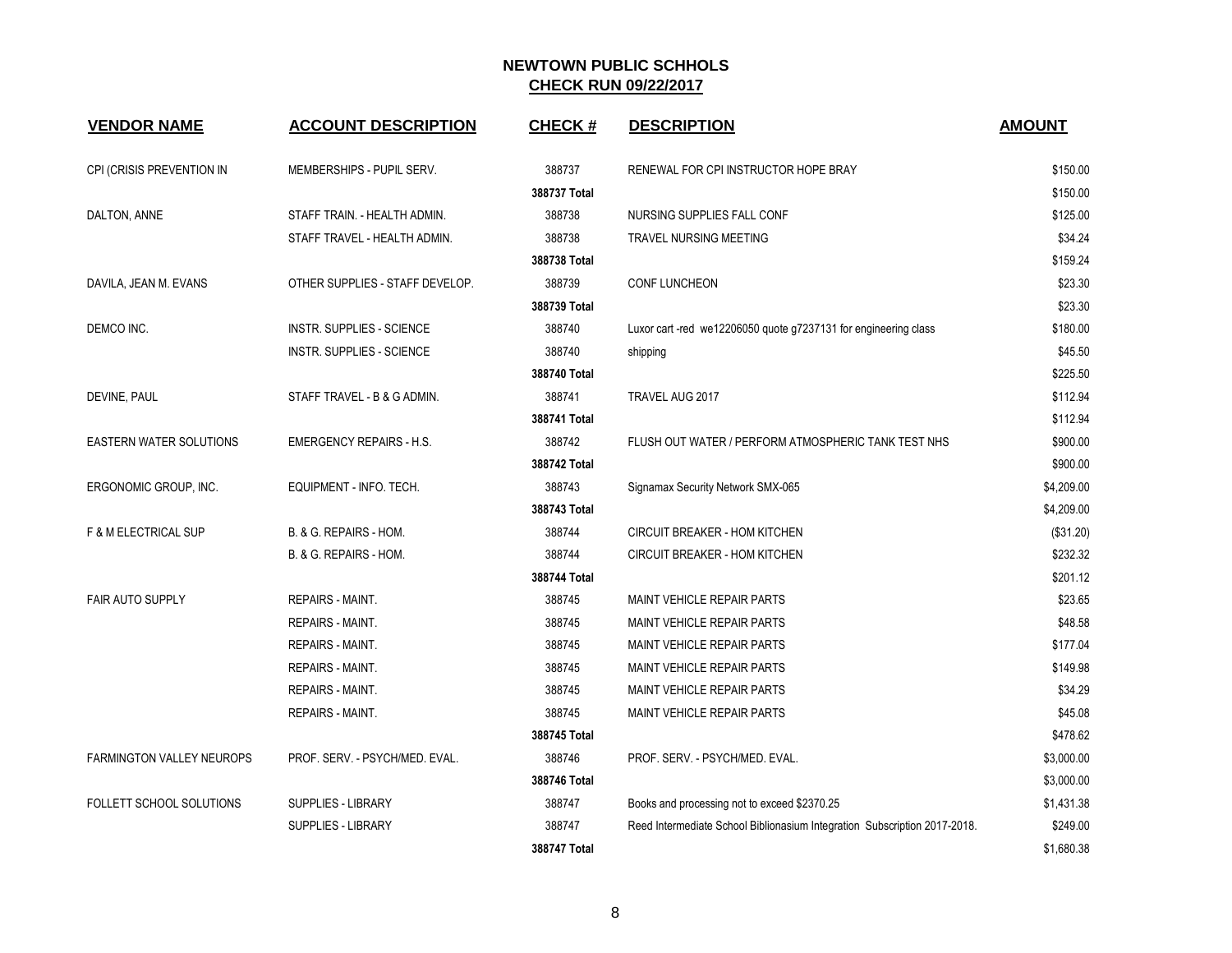| <b>VENDOR NAME</b>              | <b>ACCOUNT DESCRIPTION</b>          | <b>CHECK#</b> | <b>DESCRIPTION</b>                                     | <b>AMOUNT</b> |
|---------------------------------|-------------------------------------|---------------|--------------------------------------------------------|---------------|
| FRIES, ANNE                     | INSTR. SUPPLIES - CLASSROOM         | 388748        | <b>CLASSROOM SUPPLIES</b>                              | \$50.00       |
|                                 |                                     | 388748 Total  |                                                        | \$50.00       |
| <b>FRONTIER</b>                 | TELEPHONE & CABLE                   | 388749        | TELEPHONE SERV 2017/18                                 | \$831.05      |
|                                 |                                     | 388749 Total  |                                                        | \$831.05      |
| <b>FRONTIER</b>                 | <b>TELEPHONE &amp; CABLE</b>        | 388750        | TELEPHONE SERV 2017/18                                 | \$656.96      |
|                                 |                                     | 388750 Total  |                                                        | \$656.96      |
| <b>FRONTIER</b>                 | <b>TELEPHONE &amp; CABLE</b>        | 388751        | TELEPHONE SERV 2017/18                                 | \$2,402.70    |
|                                 |                                     | 388751 Total  |                                                        | \$2,402.70    |
| <b>FRONTIER</b>                 | <b>TELEPHONE &amp; CABLE</b>        | 388752        | TELEPHONE SERV 2017/18                                 | \$65.21       |
|                                 |                                     | 388752 Total  |                                                        | \$65.21       |
| <b>GENGRAS CENTER SCHOOL</b>    | TUITION - OUT-OF-DISTRICT           | 388753        | TUITION - OUT-OF-DISTRICT                              | \$5,965.00    |
|                                 | TUITION - OUT-OF-DISTRICT           | 388753        | TUITION - OUT-OF-DISTRICT                              | \$3,445.00    |
|                                 |                                     | 388753 Total  |                                                        | \$9,410.00    |
| <b>GLOBAL MECHANICAL LLC</b>    | <b>EMERGENCY REPAIRS - H.S.</b>     | 388754        | MIXING VALVE REPAIR - NHS                              | \$2,152.62    |
|                                 | <b>EMERGENCY REPAIRS - H.S.</b>     | 388754        | CIRCULATING PUMP REBUILD - NHS                         | \$2,388.22    |
|                                 | <b>EMERGENCY REPAIRS - H.S.</b>     | 388754        | D WING RECIRC PUMP REBUILD - NHS                       | \$1,820.00    |
|                                 | <b>EMERGENCY REPAIRS - H.S.</b>     | 388754        | STAGE AREA CONDENSATE PIPE REMOVAL / NEW DRAIN LINE HS | \$2,225.12    |
|                                 |                                     | 388754 Total  |                                                        | \$8,585.96    |
| <b>GOPHER</b>                   | INSTR. SUPPLIES - P.E.              | 388755        | WATER SPORTS VOLLEYBALL-86-599                         | \$191.40      |
|                                 | INSTR. SUPPLIES - P.E.              | 388755        | BRINE ATTACK SOCCER BALL SIZE 5 BLUE- 62-024           | \$89.75       |
|                                 | INSTR. SUPPLIES - P.E.              | 388755        | RAINBOW DURAHOOPS-36 DIA SER- 43-506                   | \$129.90      |
|                                 | INSTR. SUPPLIES - P.E.              | 388755        | <b>SHIPPING</b>                                        | \$69.88       |
|                                 |                                     | 388755 Total  |                                                        | \$480.93      |
| <b>GRAINGER</b>                 | <b>B&amp;G SUPPLIES - MAINT.</b>    | 388756        | DIFFUSERS - MAINT SUPPLIES                             | \$100.64      |
|                                 |                                     | 388756 Total  |                                                        | \$100.64      |
| HARRISON, TRENT                 | OTHER SUPPLIES - STAFF DEVELOP.     | 388757        | NEW STAFF ORIENTATIONS                                 | \$52.50       |
|                                 |                                     | 388757 Total  |                                                        | \$52.50       |
| <b>HAT CITY PAPER &amp; SUP</b> | <b>B&amp;G SUPPLIES - CUSTODIAL</b> | 388758        | STAINLESS STEEL CLEANER, BROOMS, FOAM SOAP, LINERS     | \$5,323.66    |
|                                 |                                     | 388758 Total  |                                                        | \$5,323.66    |
| HENSEY, JUSTINE                 | STAFF TRAIN. - PUPIL SERV.          | 388759        | SOCIAL THINKING SCH AGE CONF                           | \$495.20      |
|                                 |                                     | 388759 Total  |                                                        | \$495.20      |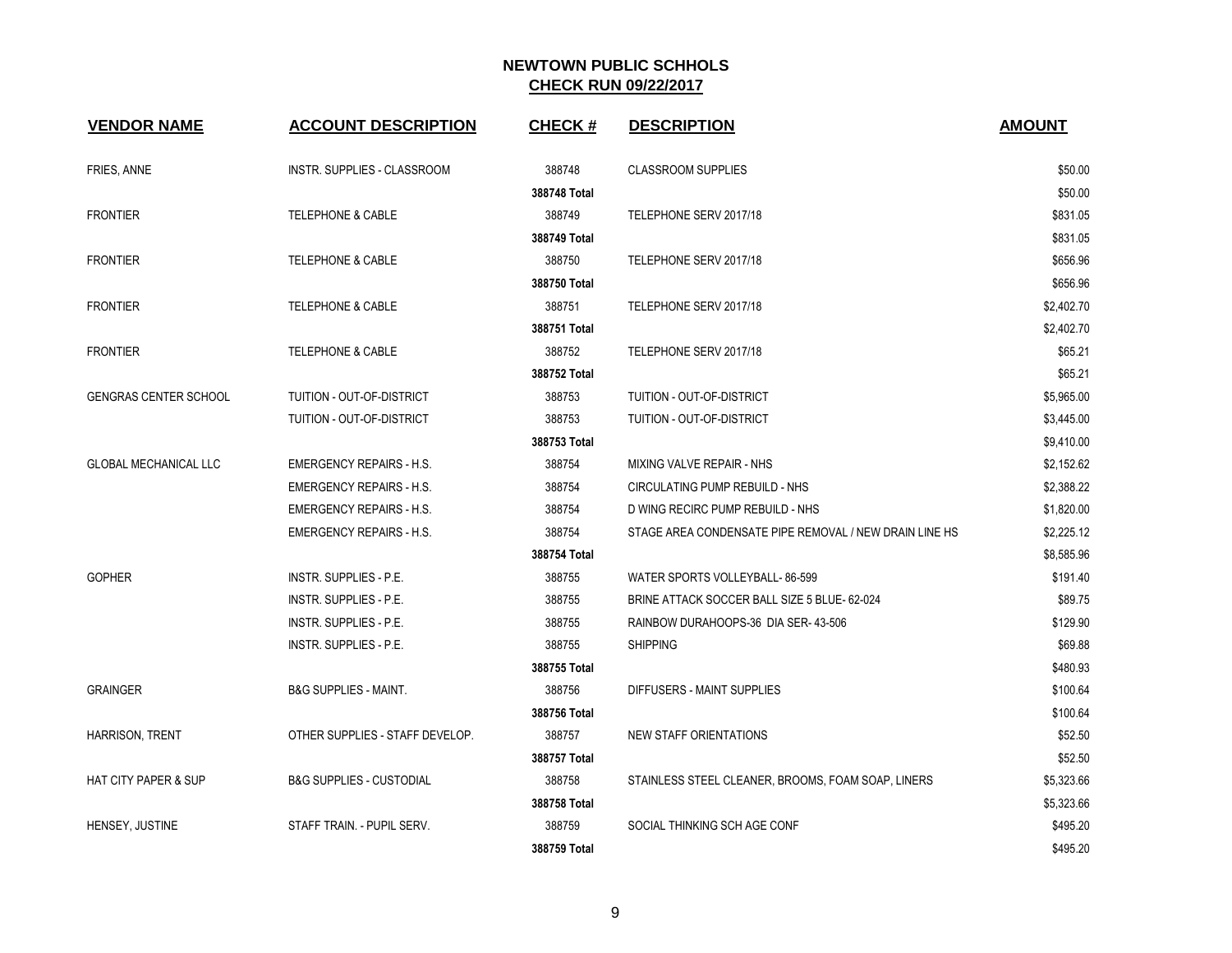| <b>VENDOR NAME</b>   | <b>ACCOUNT DESCRIPTION</b>          | <b>CHECK#</b> | <b>DESCRIPTION</b>              | <b>AMOUNT</b> |
|----------------------|-------------------------------------|---------------|---------------------------------|---------------|
| HOLST - GRUBBE, ERIK | INSTR. SUPPLIES - TECH ED.          | 388760        | OFFICE RUG                      | \$180.48      |
|                      |                                     | 388760 Total  |                                 | \$180.48      |
| HOMETOWN TOOL LLC    | <b>B&amp;G SUPPLIES - CUSTODIAL</b> | 388761        | CUSTODIAN UNIFORMED (2017-2018) | \$96.00       |
|                      | <b>B&amp;G SUPPLIES - CUSTODIAL</b> | 388761        | CUSTODIAN UNIFORMED (2017-2018) | \$125.00      |
|                      | <b>B&amp;G SUPPLIES - CUSTODIAL</b> | 388761        | CUSTODIAN UNIFORMED (2017-2018) | \$43.00       |
|                      | <b>B&amp;G SUPPLIES - CUSTODIAL</b> | 388761        | CUSTODIAN UNIFORMED (2017-2018) | \$50.00       |
|                      | <b>B&amp;G SUPPLIES - CUSTODIAL</b> | 388761        | CUSTODIAN UNIFORMED (2017-2018) | \$105.00      |
|                      | <b>B&amp;G SUPPLIES - CUSTODIAL</b> | 388761        | CUSTODIAN UNIFORMED (2017-2018) | \$50.00       |
|                      | <b>B&amp;G SUPPLIES - CUSTODIAL</b> | 388761        | CUSTODIAN UNIFORMED (2017-2018) | \$100.00      |
|                      | <b>B&amp;G SUPPLIES - CUSTODIAL</b> | 388761        | CUSTODIAN UNIFORMED (2017-2018) | \$50.00       |
|                      | <b>B&amp;G SUPPLIES - CUSTODIAL</b> | 388761        | CUSTODIAN UNIFORMED (2017-2018) | \$93.00       |
|                      | <b>B&amp;G SUPPLIES - CUSTODIAL</b> | 388761        | CUSTODIAN UNIFORMED (2017-2018) | \$184.00      |
|                      | <b>B&amp;G SUPPLIES - CUSTODIAL</b> | 388761        | CUSTODIAN UNIFORMED (2017-2018) | \$50.00       |
|                      | <b>B&amp;G SUPPLIES - CUSTODIAL</b> | 388761        | CUSTODIAN UNIFORMED (2017-2018) | \$50.00       |
|                      | <b>B&amp;G SUPPLIES - CUSTODIAL</b> | 388761        | CUSTODIAN UNIFORMED (2017-2018) | \$43.00       |
|                      | <b>B&amp;G SUPPLIES - CUSTODIAL</b> | 388761        | CUSTODIAN UNIFORMED (2017-2018) | \$50.00       |
|                      | <b>B&amp;G SUPPLIES - CUSTODIAL</b> | 388761        | CUSTODIAN UNIFORMED (2017-2018) | \$100.00      |
|                      | <b>B&amp;G SUPPLIES - CUSTODIAL</b> | 388761        | CUSTODIAN UNIFORMED (2017-2018) | \$139.00      |
|                      | <b>B&amp;G SUPPLIES - CUSTODIAL</b> | 388761        | CUSTODIAN UNIFORMED (2017-2018) | \$240.00      |
|                      | <b>B&amp;G SUPPLIES - CUSTODIAL</b> | 388761        | CUSTODIAN UNIFORMED (2017-2018) | \$218.00      |
|                      | <b>B&amp;G SUPPLIES - CUSTODIAL</b> | 388761        | CUSTODIAN UNIFORMED (2017-2018) | \$100.00      |
|                      | <b>B&amp;G SUPPLIES - CUSTODIAL</b> | 388761        | CUSTODIAN UNIFORMED (2017-2018) | \$50.00       |
|                      | <b>B&amp;G SUPPLIES - CUSTODIAL</b> | 388761        | CUSTODIAN UNIFORMED (2017-2018) | \$50.00       |
|                      | <b>B&amp;G SUPPLIES - CUSTODIAL</b> | 388761        | CUSTODIAN UNIFORMED (2017-2018) | \$43.00       |
|                      | <b>B&amp;G SUPPLIES - CUSTODIAL</b> | 388761        | CUSTODIAN UNIFORMED (2017-2018) | \$43.00       |
|                      | <b>B&amp;G SUPPLIES - CUSTODIAL</b> | 388761        | CUSTODIAN UNIFORMED (2017-2018) | \$100.00      |
|                      | <b>B&amp;G SUPPLIES - CUSTODIAL</b> | 388761        | CUSTODIAN UNIFORMED (2017-2018) | \$50.00       |
|                      | <b>B&amp;G SUPPLIES - CUSTODIAL</b> | 388761        | CUSTODIAN UNIFORMED (2017-2018) | \$50.00       |
|                      | <b>B&amp;G SUPPLIES - CUSTODIAL</b> | 388761        | CUSTODIAN UNIFORMED (2017-2018) | \$96.00       |
|                      | <b>B&amp;G SUPPLIES - CUSTODIAL</b> | 388761        | CUSTODIAN UNIFORMED (2017-2018) | \$43.00       |
|                      | <b>B&amp;G SUPPLIES - CUSTODIAL</b> | 388761        | CUSTODIAN UNIFORMED (2017-2018) | \$243.00      |
|                      | <b>B&amp;G SUPPLIES - CUSTODIAL</b> | 388761        | CUSTODIAN UNIFORMED (2017-2018) | \$100.00      |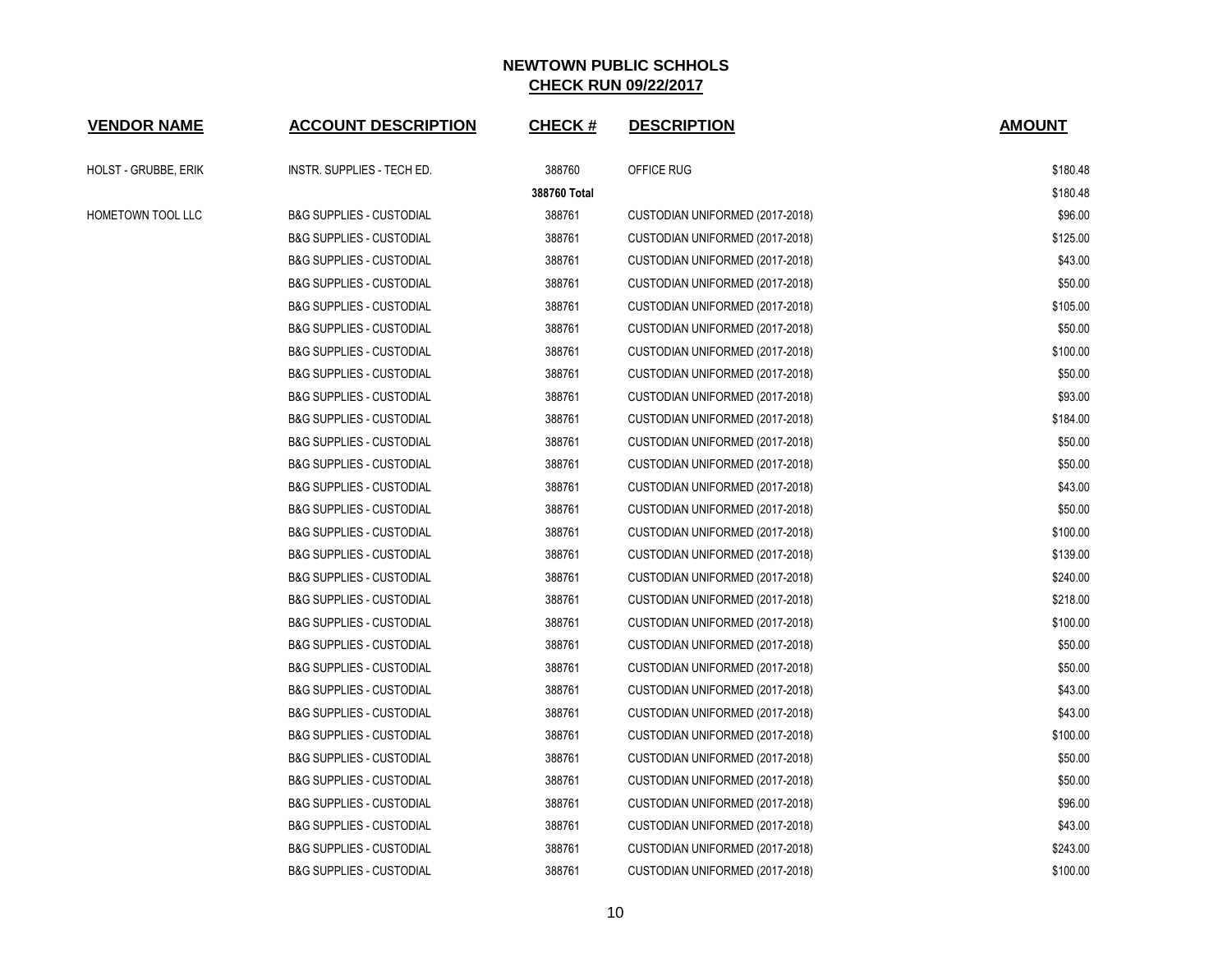| <b>VENDOR NAME</b>          | <b>ACCOUNT DESCRIPTION</b>          | <b>CHECK#</b> | <b>DESCRIPTION</b>                                                    | <b>AMOUNT</b> |
|-----------------------------|-------------------------------------|---------------|-----------------------------------------------------------------------|---------------|
|                             |                                     |               |                                                                       |               |
| HOMETOWN TOOL LLC           | <b>B&amp;G SUPPLIES - CUSTODIAL</b> | 388761        | CUSTODIAN UNIFORMED (2017-2018)                                       | \$75.00       |
|                             | <b>B&amp;G SUPPLIES - CUSTODIAL</b> | 388761        | CUSTODIAN UNIFORMED (2017-2018)                                       | \$100.00      |
|                             | <b>B&amp;G SUPPLIES - CUSTODIAL</b> | 388761        | CUSTODIAN UNIFORMED (2017-2018)                                       | \$50.00       |
|                             | <b>B&amp;G SUPPLIES - CUSTODIAL</b> | 388761        | CUSTODIAN UNIFORMED (2017-2018)                                       | \$74.00       |
|                             | <b>B&amp;G SUPPLIES - CUSTODIAL</b> | 388761        | CUSTODIAN UNIFORMED (2017-2018)                                       | \$91.00       |
|                             | <b>B&amp;G SUPPLIES - CUSTODIAL</b> | 388761        | CUSTODIAN UNIFORMED (2017-2018)                                       | \$72.00       |
|                             | <b>B&amp;G SUPPLIES - CUSTODIAL</b> | 388761        | CUSTODIAN UNIFORMED (2017-2018)                                       | \$25.00       |
|                             | <b>B&amp;G SUPPLIES - CUSTODIAL</b> | 388761        | CUSTODIAN UNIFORMED (2017-2018)                                       | \$50.00       |
|                             | <b>B&amp;G SUPPLIES - CUSTODIAL</b> | 388761        | CUSTODIAN UNIFORMED (2017-2018)                                       | \$46.00       |
|                             | <b>B&amp;G SUPPLIES - CUSTODIAL</b> | 388761        | CUSTODIAN UNIFORMED (2017-2018)                                       | \$50.00       |
|                             | <b>B&amp;G SUPPLIES - CUSTODIAL</b> | 388761        | CUSTODIAN UNIFORMED (2017-2018)                                       | \$100.00      |
|                             | <b>B&amp;G SUPPLIES - CUSTODIAL</b> | 388761        | CUSTODIAN UNIFORMED (2017-2018)                                       | \$193.00      |
|                             |                                     | 388761 Total  |                                                                       | \$3,680.00    |
| HORN BOOK MAGAZINE THE      | SUPPLIES - LIBRARY                  | 388762        | RIS LMC renewal of subscription for The Horn Book Magazine.           | \$49.00       |
|                             |                                     | 388762 Total  |                                                                       | \$49.00       |
| <b>IXL LEARNING</b>         | CONTRACTED SERV. - MATH             | 388763        | IXL Site License (Grades 5-6: 675 students) Math Quote # 289589-0817. | \$3,555.00    |
|                             | INSTR. SUPPLIES - CLASSROOM         | 388763        | Quote #289589-0817                                                    | \$394.00      |
|                             |                                     | 388763 Total  |                                                                       | \$3,949.00    |
| <b>J.C. MUSIC LLC</b>       | <b>REPAIRS - MUSIC</b>              | 388764        | <b>CELLO REPAIRS</b>                                                  | \$109.00      |
|                             | <b>REPAIRS - MUSIC</b>              | 388764        | <b>CELLO REPAIRS</b>                                                  | \$129.95      |
|                             | <b>REPAIRS - MUSIC</b>              | 388764        | DOUBLE BASSES                                                         | \$55.00       |
|                             |                                     | 388764 Total  |                                                                       | \$293.95      |
| JC MUSIC, LLC               | <b>REPAIRS - MUSIC</b>              | 388765        | Music Repairs - Band Includes shipping                                | \$75.00       |
|                             | <b>REPAIRS - MUSIC</b>              | 388765        | Music Repairs - Band Includes shipping                                | \$55.00       |
|                             | <b>REPAIRS - MUSIC</b>              | 388765        | Music Repairs - Band Includes shipping                                | \$95.00       |
|                             | <b>REPAIRS - MUSIC</b>              | 388765        | Music Repairs - Band Includes shipping                                | \$125.00      |
|                             |                                     | 388765 Total  |                                                                       | \$350.00      |
| JUNE, KELLIE                | OTHER SUPPLIES - STAFF DEVELOP.     | 388766        | PERFORMANCE MATTERS WORKSHOP                                          | \$11.65       |
|                             |                                     | 388766 Total  |                                                                       | \$11.65       |
| <b>JUNIOR LIBRARY GUILD</b> | <b>SUPPLIES - LIBRARY</b>           | 388767        | Monthly subscription for books 8/1/2017-7/1/2018. No shipping.        | \$1,751.10    |
|                             |                                     | 388767 Total  |                                                                       | \$1,751.10    |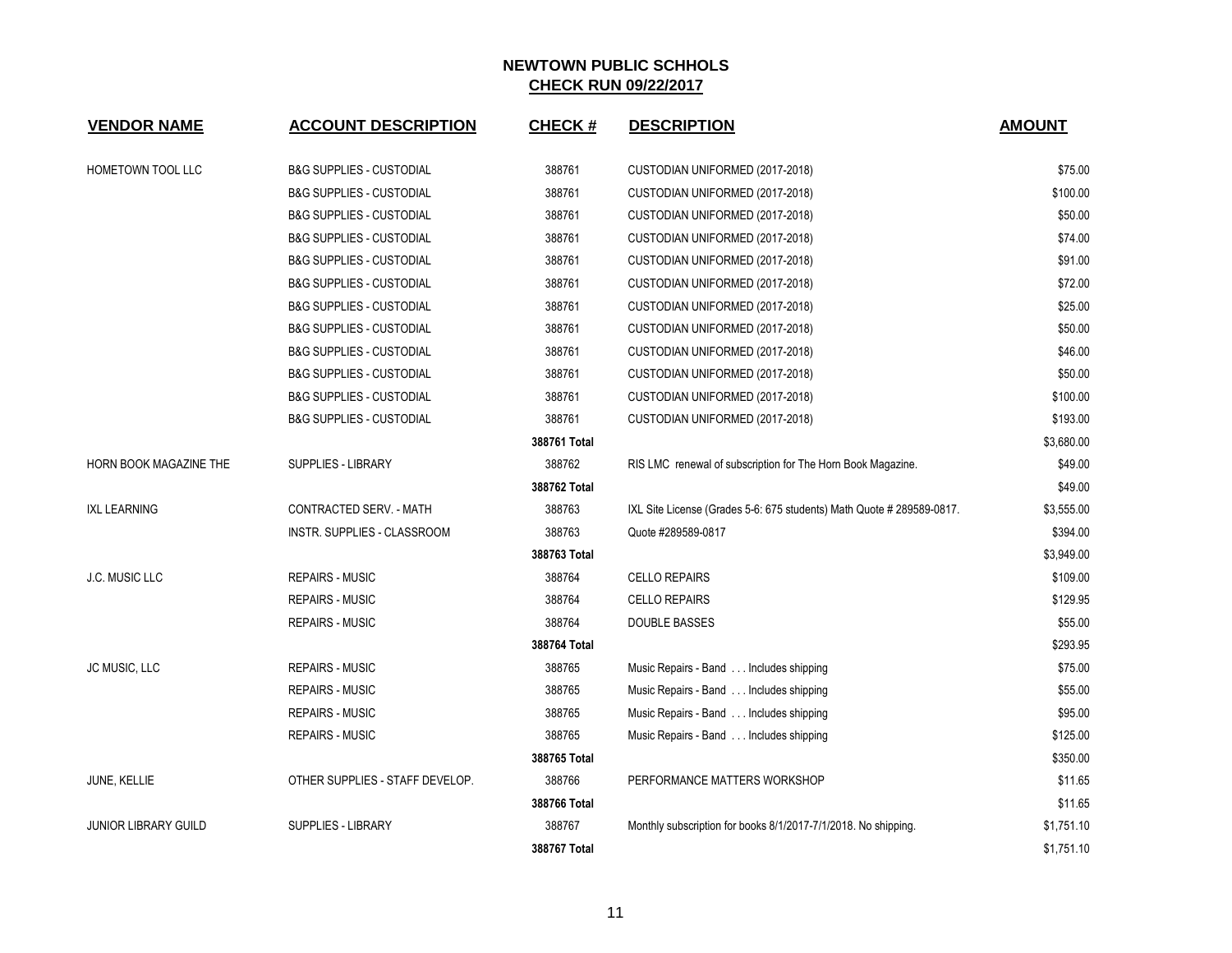| <b>VENDOR NAME</b>    | <b>ACCOUNT DESCRIPTION</b>         | <b>CHECK#</b> | <b>DESCRIPTION</b>                                                  | <b>AMOUNT</b> |
|-----------------------|------------------------------------|---------------|---------------------------------------------------------------------|---------------|
|                       |                                    |               |                                                                     |               |
| KRUPA, ELIZABETH ANNE | OTHER SUPPLIES - STAFF DEVELOP.    | 388768        | PERFORMANCE MATTERS WORKSHOP                                        | \$11.65       |
|                       |                                    | 388768 Total  |                                                                     | \$11.65       |
| LEDINA, PIA C.        | <b>SUPPLIES - LIBRARY</b>          | 388769        | SUPPLIES - LIBRARY                                                  | \$69.10       |
|                       |                                    | 388769 Total  |                                                                     | \$69.10       |
| MARKERBOARD PEOPLE,   | INSTR. SUPPLIES - CLASSROOM        | 388770        | Dry Erase Boards, 8.5 x 11, 30-pack, Cat. # M0811                   | \$276.00      |
|                       | <b>INSTR. SUPPLIES - CLASSROOM</b> | 388770        | Dry Erase Markers, Purple, 30-pack, Cat. # MTM                      | \$126.00      |
|                       | INSTR. SUPPLIES - CLASSROOM        | 388770        | Student Erasers, 30-pack, Cat. # ER, Math Products, No S/H          | \$58.80       |
|                       |                                    | 388770 Total  |                                                                     | \$460.80      |
| MASON W.B. INC.       | INSTR. SUPPLIES - SP. ED. H.S.     | 388771        | MARKER BRDLNE 12/ST AST                                             | \$33.15       |
|                       | INSTR. SUPPLIES - SP. ED. H.S.     | 388771        | CARTRIDGE, TPE, PUNCH, TIMER                                        | \$45.58       |
|                       | <b>INSTR. SUPPLIES - CLASSROOM</b> | 388771        | WB Mason 21200 copy paper 8 1/2 x 11                                | \$2,195.00    |
|                       | OFF. SUPPLIES - BUS. SERV.         | 388771        | <b>SUPPLIES 2017/18</b>                                             | \$8.78        |
|                       | OFF. SUPPLIES - BUS. SERV.         | 388771        | COFFEE 2017/18                                                      | \$62.94       |
|                       | OFF. SUPPLIES - BUS. SERV.         | 388771        | <b>WATER 2017/18</b>                                                | \$24.95       |
|                       | OFF. SUPPLIES - BUS. SERV.         | 388771        | <b>SUPPLIES 2017/18</b>                                             | \$194.64      |
|                       | <b>INSTR. SUPPLIES - P.E.</b>      | 388771        | AMRKER-SHARPIE-FOLDER-INDEX CARDS ERASER DRYN ERASE                 | \$217.56      |
|                       | INSTR. SUPPLIES - CLASSROOM        | 388771        | Supplies-see attached, composition books, chart pads, post it chart | (\$17.24)     |
|                       | <b>B&amp;G SUPPLIES - ADMIN.</b>   | 388771        | BOTTLED WATER - MAINT DEPARTMENT                                    | \$34.93       |
|                       | INSTR. SUPPLIES - CLASSROOM        | 388771        | Copy Paper - no shipping                                            | \$804.67      |
|                       | <b>INSTR. SUPPLIES - CLASSROOM</b> | 388771        | Copy Paper - no shipping                                            | \$65.43       |
|                       | INSTR. SUPPLIES - CLASSROOM        | 388771        | Copy Paper - no shipping                                            | \$33.89       |
|                       | INSTR. SUPPLIES - CLASSROOM        | 388771        | Copy Paper - no shipping                                            | \$3.99        |
|                       | INSTR. SUPPLIES - SP. ED. PREK-8   | 388771        | SUPPLIES MG AND NMS                                                 | \$146.18      |
|                       | INSTR. SUPPLIES - GUIDANCE         | 388771        | Flagship™ Copy Paper, 11" x 17", 20 lb., 92 Bright, 500/RM          | \$5.46        |
|                       | INSTR. SUPPLIES - GUIDANCE         | 388771        | Boise® FIREWORX Colored Paper, 20lb, 11 x 17, Flashing Ivory        | \$4.30        |
|                       | INSTR. SUPPLIES - CLASSROOM        | 388771        | Recess Balls - no shipping                                          | \$49.70       |
|                       | <b>INSTR. SUPPLIES - ENGLISH</b>   | 388771        | 21 - 3 shelf bookcases for use in Shared English Dept. Classrooms   | \$2,625.00    |
|                       |                                    | 388771 Total  |                                                                     | \$6,538.91    |
| MCFADDEN, BETTY       | OFF. SUPPLIES - ADMIN.             | 388772        | <b>FACULTY LUNCH &amp; SUPPLIES</b>                                 | \$227.99      |
|                       |                                    | 388772 Total  |                                                                     | \$227.99      |
| MCGOLDRICK, AMY       | MEMBERSHIPS - GUIDANCE             | 388773        | ASCA/CSCA MEMBERSHIP                                                | \$189.00      |
|                       |                                    | 388773 Total  |                                                                     | \$189.00      |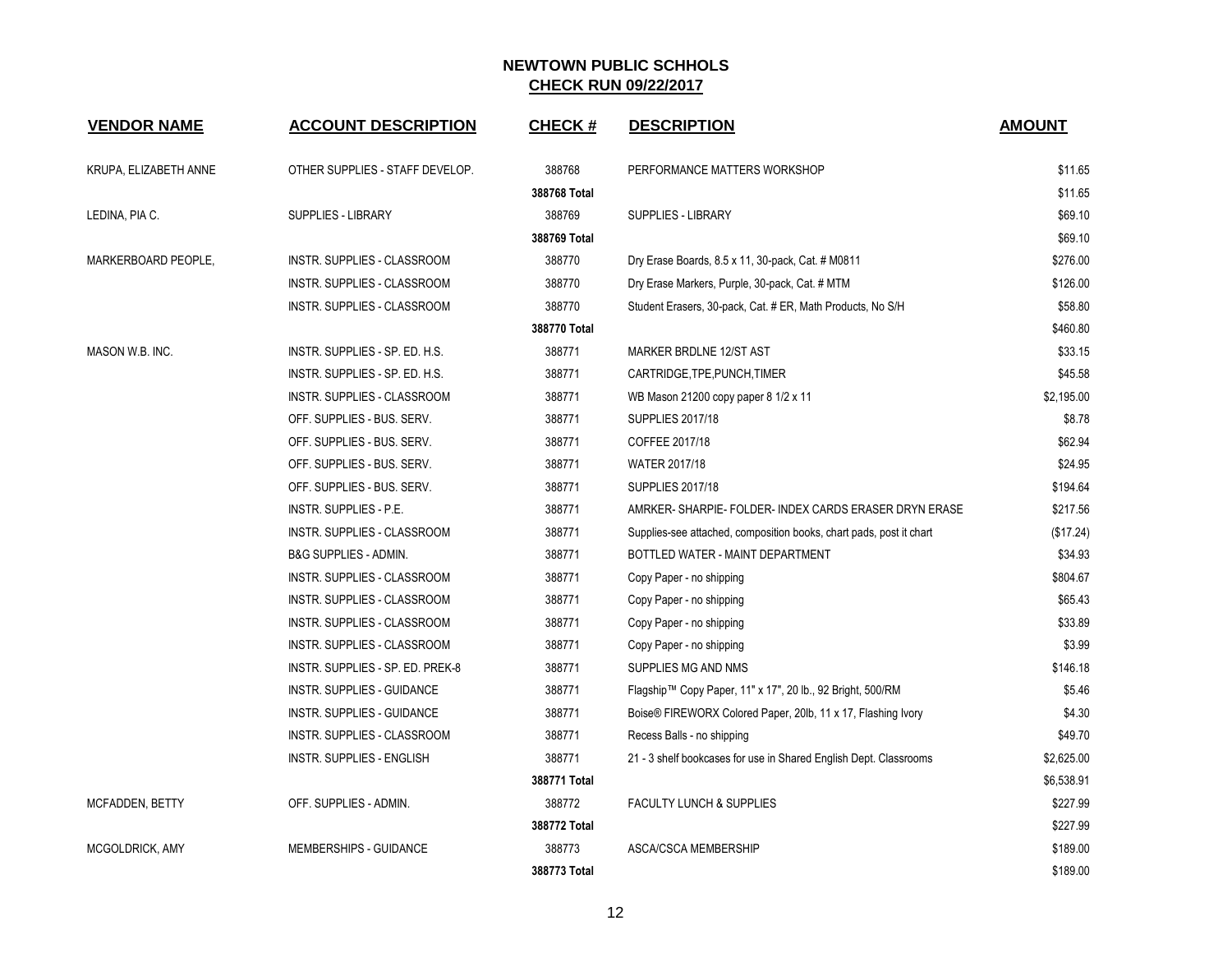| <b>VENDOR NAME</b>        | <b>ACCOUNT DESCRIPTION</b>       | <b>CHECK#</b> | <b>DESCRIPTION</b>                                                    | <b>AMOUNT</b> |
|---------------------------|----------------------------------|---------------|-----------------------------------------------------------------------|---------------|
| <b>METRO SWIM SHOP</b>    | <b>INSTR. SUPPLIES - SPORTS</b>  | 388774        | 2 Pace Clocks for Boys/Girls Swim Teams @350/ea                       | \$775.00      |
|                           |                                  | 388774 Total  |                                                                       | \$775.00      |
| <b>MITCHELL</b>           | FUEL FOR VEHICLES - TRANS.       | 388775        | LIQ PROPANE GAS 592.0                                                 | \$645.28      |
|                           | FUEL FOR VEHICLES - TRANS.       | 388775        | LIQ PROPANE GAS 709.5                                                 | \$773.36      |
|                           | FUEL FOR VEHICLES - TRANS.       | 388775        | LIQ PROPANE GAS 75.6                                                  | \$82.40       |
|                           | FUEL FOR VEHICLES - TRANS.       | 388775        | LIQ PROPANE GAS 99.8                                                  | \$108.78      |
|                           | FUEL FOR VEHICLES - TRANS.       | 388775        | LIQ PROPANE GAS 1081.9                                                | \$1,179.27    |
|                           | FUEL FOR VEHICLES - TRANS.       | 388775        | LIQ PROPANE GAS 506.9                                                 | \$552.52      |
|                           | FUEL FOR VEHICLES - TRANS.       | 388775        | LIQ PROPANE GAS 398.1                                                 | \$433.93      |
|                           |                                  | 388775 Total  |                                                                       | \$3,775.54    |
| MOBILE MINI, INC.         | <b>EQUIP RENTAL - SPORTS</b>     | 388776        | <b>CONTAINER RENTAL</b>                                               | \$75.00       |
|                           | <b>EQUIP RENTAL - SPORTS</b>     | 388776        | <b>CONTAINER RENTAL</b>                                               | \$75.00       |
|                           |                                  | 388776 Total  |                                                                       | \$150.00      |
| MORAN ENVIRONMENTAL RECOV | <b>B&amp;G CONTRACTED SERV.</b>  | 388777        | REMOVAL OF CHEMICALS IN GRAPHICS ROOM - NHS                           | \$3,250.00    |
|                           |                                  | 388777 Total  |                                                                       | \$3,250.00    |
| MORSE & CO, E.A.          | <b>REPAIRS - CUSTODIAL</b>       | 388778        | <b>CUSTODIAL MACHINE REPAIR PARTS</b>                                 | \$52.10       |
|                           | <b>REPAIRS - CUSTODIAL</b>       | 388778        | CUSTODIAL MACHINE REPAIR PARTS - HAWL / MG                            | \$847.20      |
|                           | <b>REPAIRS - CUSTODIAL</b>       | 388778        | CUSTODIAN MACHINE REPAIR PARTS - MG / NHS                             | \$73.54       |
|                           |                                  | 388778 Total  |                                                                       | \$972.84      |
| MULSKI, THERESA A.        | MEMBERSHIPS - ELEM.              | 388779        | STATE OF CT LICENSE                                                   | \$110.00      |
|                           |                                  | 388779 Total  |                                                                       | \$110.00      |
| <b>NAEA</b>               | <b>MEMBERSHIPS - ART</b>         | 388780        | Memberships per attached forms                                        | \$100.00      |
|                           | <b>MEMBERSHIPS - ART</b>         | 388780        | Memberships for Leigh Anne Coles and Kristen Ladue per attached forms | \$100.00      |
|                           |                                  | 388780 Total  |                                                                       | \$200.00      |
| NEOPOST USA INC.          | OFF. SUPPLIES - ADMIN.           | 388781        | LABELS                                                                | \$63.50       |
|                           |                                  | 388781 Total  |                                                                       | \$63.50       |
| NEWTOWN HARDWARE          | <b>B&amp;G SUPPLIES - MAINT.</b> | 388782        | MAINT SUPPLIES 2017-2018                                              | \$12.91       |
|                           | <b>B&amp;G SUPPLIES - MAINT.</b> | 388782        | MAINT SUPPLIES 2017-2018                                              | \$19.77       |
|                           | <b>B&amp;G SUPPLIES - MAINT.</b> | 388782        | MAINT SUPPLIES 2017-2018                                              | \$22.78       |
|                           | <b>B&amp;G SUPPLIES - MAINT.</b> | 388782        | MAINT SUPPLIES 2017-2018                                              | \$83.87       |
|                           | <b>B&amp;G SUPPLIES - MAINT.</b> | 388782        | MAINT SUPPLIES 2017-2018                                              | \$40.37       |
|                           | <b>B&amp;G SUPPLIES - MAINT.</b> | 388782        | MAINT SUPPLIES 2017-2018                                              | \$54.22       |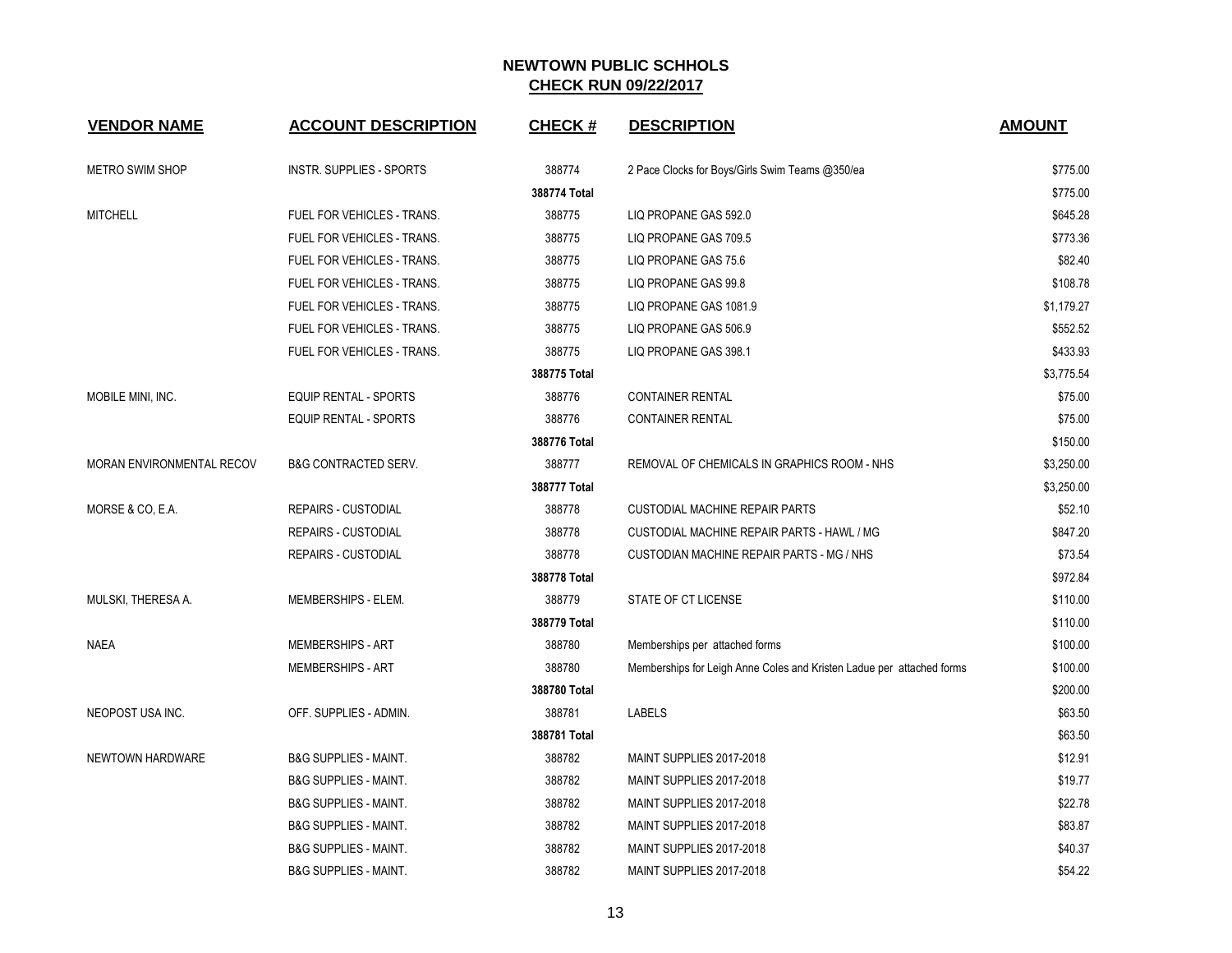| <b>VENDOR NAME</b> | <b>ACCOUNT DESCRIPTION</b>       | <b>CHECK#</b> | <b>DESCRIPTION</b>       | <b>AMOUNT</b> |
|--------------------|----------------------------------|---------------|--------------------------|---------------|
| NEWTOWN HARDWARE   | <b>B&amp;G SUPPLIES - MAINT.</b> | 388782        | MAINT SUPPLIES 2017-2018 | \$13.49       |
|                    | <b>B&amp;G SUPPLIES - MAINT.</b> | 388782        | MAINT SUPPLIES 2017-2018 | \$7.44        |
|                    | <b>B&amp;G SUPPLIES - MAINT.</b> | 388782        | MAINT SUPPLIES 2017-2018 | \$20.08       |
|                    | <b>B&amp;G SUPPLIES - MAINT.</b> | 388782        | MAINT SUPPLIES 2017-2018 | \$11.69       |
|                    | <b>B&amp;G SUPPLIES - MAINT.</b> | 388782        | MAINT SUPPLIES 2017-2018 | \$34.43       |
|                    | <b>B&amp;G SUPPLIES - MAINT.</b> | 388782        | MAINT SUPPLIES 2017-2018 | \$38.63       |
|                    | <b>B&amp;G SUPPLIES - MAINT.</b> | 388782        | MAINT SUPPLIES 2017-2018 | \$15.99       |
|                    | <b>B&amp;G SUPPLIES - MAINT.</b> | 388782        | MAINT SUPPLIES 2017-2018 | \$8.34        |
|                    | <b>B&amp;G SUPPLIES - MAINT.</b> | 388782        | MAINT SUPPLIES 2017-2018 | \$62.52       |
|                    | <b>B&amp;G SUPPLIES - MAINT.</b> | 388782        | MAINT SUPPLIES 2017-2018 | \$93.56       |
|                    | <b>B&amp;G SUPPLIES - MAINT.</b> | 388782        | MAINT SUPPLIES 2017-2018 | \$50.51       |
|                    | <b>B&amp;G SUPPLIES - MAINT.</b> | 388782        | MAINT SUPPLIES 2017-2018 | \$18.87       |
|                    | <b>B&amp;G SUPPLIES - MAINT.</b> | 388782        | MAINT SUPPLIES 2017-2018 | \$24.27       |
|                    | <b>B&amp;G SUPPLIES - MAINT.</b> | 388782        | MAINT SUPPLIES 2017-2018 | \$43.11       |
|                    | <b>B&amp;G SUPPLIES - MAINT.</b> | 388782        | MAINT SUPPLIES 2017-2018 | \$17.99       |
|                    | <b>B&amp;G SUPPLIES - MAINT.</b> | 388782        | MAINT SUPPLIES 2017-2018 | \$157.35      |
|                    | <b>B&amp;G SUPPLIES - MAINT.</b> | 388782        | MAINT SUPPLIES 2017-2018 | \$4.49        |
|                    | <b>B&amp;G SUPPLIES - MAINT.</b> | 388782        | MAINT SUPPLIES 2017-2018 | \$55.66       |
|                    | <b>B&amp;G SUPPLIES - MAINT.</b> | 388782        | MAINT SUPPLIES 2017-2018 | \$27.15       |
|                    | <b>B&amp;G SUPPLIES - MAINT.</b> | 388782        | MAINT SUPPLIES 2017-2018 | \$28.78       |
|                    | <b>B&amp;G SUPPLIES - MAINT.</b> | 388782        | MAINT SUPPLIES 2017-2018 | \$51.27       |
|                    | <b>B&amp;G SUPPLIES - MAINT.</b> | 388782        | MAINT SUPPLIES 2017-2018 | \$24.57       |
|                    | <b>B&amp;G SUPPLIES - MAINT.</b> | 388782        | MAINT SUPPLIES 2017-2018 | \$21.12       |
|                    | <b>B&amp;G SUPPLIES - MAINT.</b> | 388782        | MAINT SUPPLIES 2017-2018 | \$34.16       |
|                    | <b>B&amp;G SUPPLIES - MAINT.</b> | 388782        | MAINT SUPPLIES 2017-2018 | \$120.28      |
|                    | <b>B&amp;G SUPPLIES - MAINT.</b> | 388782        | MAINT SUPPLIES 2017-2018 | \$14.28       |
|                    | <b>B&amp;G SUPPLIES - MAINT.</b> | 388782        | MAINT SUPPLIES 2017-2018 | \$10.58       |
|                    | <b>B&amp;G SUPPLIES - MAINT.</b> | 388782        | MAINT SUPPLIES 2017-2018 | \$22.28       |
|                    | <b>B&amp;G SUPPLIES - MAINT.</b> | 388782        | MAINT SUPPLIES 2017-2018 | \$35.97       |
|                    | <b>B&amp;G SUPPLIES - MAINT.</b> | 388782        | MAINT SUPPLIES 2017-2018 | \$19.79       |
|                    | <b>B&amp;G SUPPLIES - MAINT.</b> | 388782        | MAINT SUPPLIES 2017-2018 | \$53.93       |
|                    | <b>B&amp;G SUPPLIES - MAINT.</b> | 388782        | MAINT SUPPLIES 2017-2018 | \$8.99        |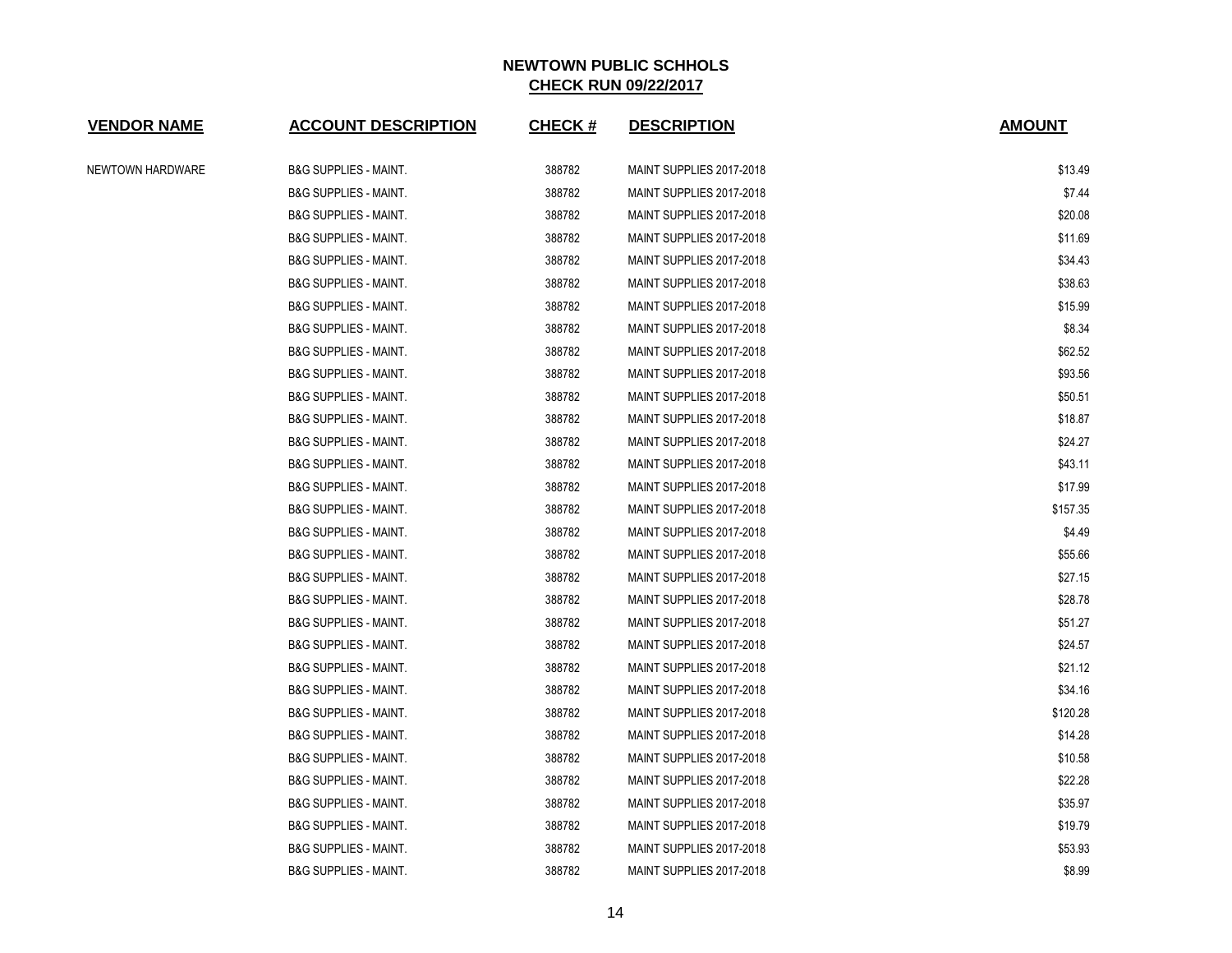| <b>VENDOR NAME</b>        | <b>ACCOUNT DESCRIPTION</b>       | <b>CHECK#</b> | <b>DESCRIPTION</b>                                               | <b>AMOUNT</b> |
|---------------------------|----------------------------------|---------------|------------------------------------------------------------------|---------------|
| NEWTOWN HARDWARE          | <b>B&amp;G SUPPLIES - MAINT.</b> | 388782        | MAINT SUPPLIES 2017-2018                                         | \$4.40        |
|                           | <b>B&amp;G SUPPLIES - MAINT.</b> | 388782        | MAINT SUPPLIES 2017-2018                                         | \$7.16        |
|                           | <b>B&amp;G SUPPLIES - MAINT.</b> | 388782        | MAINT SUPPLIES 2017-2018                                         | \$488.11      |
|                           | <b>B&amp;G SUPPLIES - MAINT.</b> | 388782        | MAINT SUPPLIES 2017-2018                                         | \$11.23       |
|                           | <b>B&amp;G SUPPLIES - MAINT.</b> | 388782        | MAINT SUPPLIES 2017-2018                                         | \$25.68       |
|                           | <b>B&amp;G SUPPLIES - MAINT.</b> | 388782        | MAINT SUPPLIES 2017-2018                                         | \$11.68       |
|                           | <b>INSTR. SUPPLIES - SPORTS</b>  | 388782        | See attached Statement Purchases made from 8/8-8/28/2017         | \$92.96       |
|                           | <b>INSTR. SUPPLIES - SPORTS</b>  | 388782        | See attached Statement Purchases made from 8/8-8/28/2017         | \$30.53       |
|                           | <b>INSTR. SUPPLIES - SPORTS</b>  | 388782        | See attached Statement Purchases made from 8/8-8/28/2017         | \$13.57       |
|                           | INSTR. SUPPLIES - SPORTS         | 388782        | See attached Statement Purchases made from 8/8-8/28/2017         | \$8.56        |
|                           | <b>INSTR. SUPPLIES - SPORTS</b>  | 388782        | See attached Statement Purchases made from 8/8-8/28/2017         | \$38.88       |
|                           | <b>INSTR. SUPPLIES - SPORTS</b>  | 388782        | See attached Statement Purchases made from 8/8-8/28/2017         | \$10.74       |
|                           |                                  | 388782 Total  |                                                                  | \$2,128.99    |
| <b>NIXON COMPANY</b>      | INSTR. SUPPLIES - SPORTS         | 388783        | Ref Inv# 195611. 195575. 195460 Banners/Letters/Numbers/Emblems  | \$2,868.50    |
|                           | <b>INSTR. SUPPLIES - SPORTS</b>  | 388783        | Ref Inv# 195611. 195575. 195460 Banners/Letters/Numbers/Emblems  | \$217.25      |
|                           | INSTR. SUPPLIES - SPORTS         | 388783        | Ref Inv# 195611. 195575. 195460 Banners/Letters/Numbers/Emblems  | \$2,978.88    |
|                           |                                  | 388783 Total  |                                                                  | \$6,064.63    |
| <b>NJK AUTOMOTIVE</b>     | <b>REPAIRS - MAINT.</b>          | 388784        | TOW MAINT VEHICLE TO TOWN GARAGE -                               | \$92.75       |
|                           |                                  | 388784 Total  |                                                                  | \$92.75       |
| NORCOM CT                 | <b>REPAIRS - SECURITY</b>        | 388785        | Minitor VI Amplified Base Power Supply for Motorola SL7550       | \$21.00       |
|                           | <b>REPAIRS - SECURITY</b>        | 388785        | Replacement Battery, 2150 Impress, for Motorola XPR 7550         | \$448.00      |
|                           |                                  | 388785 Total  |                                                                  | \$469.00      |
| NORLING DONNA             | OFF. SUPPLIES - ADMIN.           | 388786        | PRINCIPALS MEETING                                               | \$50.05       |
|                           |                                  | 388786 Total  |                                                                  | \$50.05       |
| NOTEPADA YOUR WAY FOR BUS | INSTR. SUPPLIES - WORLD LANG.    | 388787        | <b>WL NOTE PADS</b>                                              | \$60.60       |
|                           |                                  | 388787 Total  |                                                                  | \$60.60       |
| NYA SPORTS & FITNESS CENT | INSTR. SUPPLIES - SPORTS         | 388788        | NYA INV #18983& 19027 NHS Girls Volleyball Court Time            | \$130.00      |
|                           | <b>INSTR. SUPPLIES - SPORTS</b>  | 388788        | NYA INV #18983& 19027 NHS Girls Volleyball Court Time            | \$325.00      |
|                           |                                  | 388788 Total  |                                                                  | \$455.00      |
| ON-SITE SHREDDING         | INSTR. SUPPLIES - CLASSROOM      | 388789        | Shredding Service for Head O Meadow Elementary School, 2017-2018 | \$30.00       |
|                           |                                  | 388789 Total  |                                                                  | \$30.00       |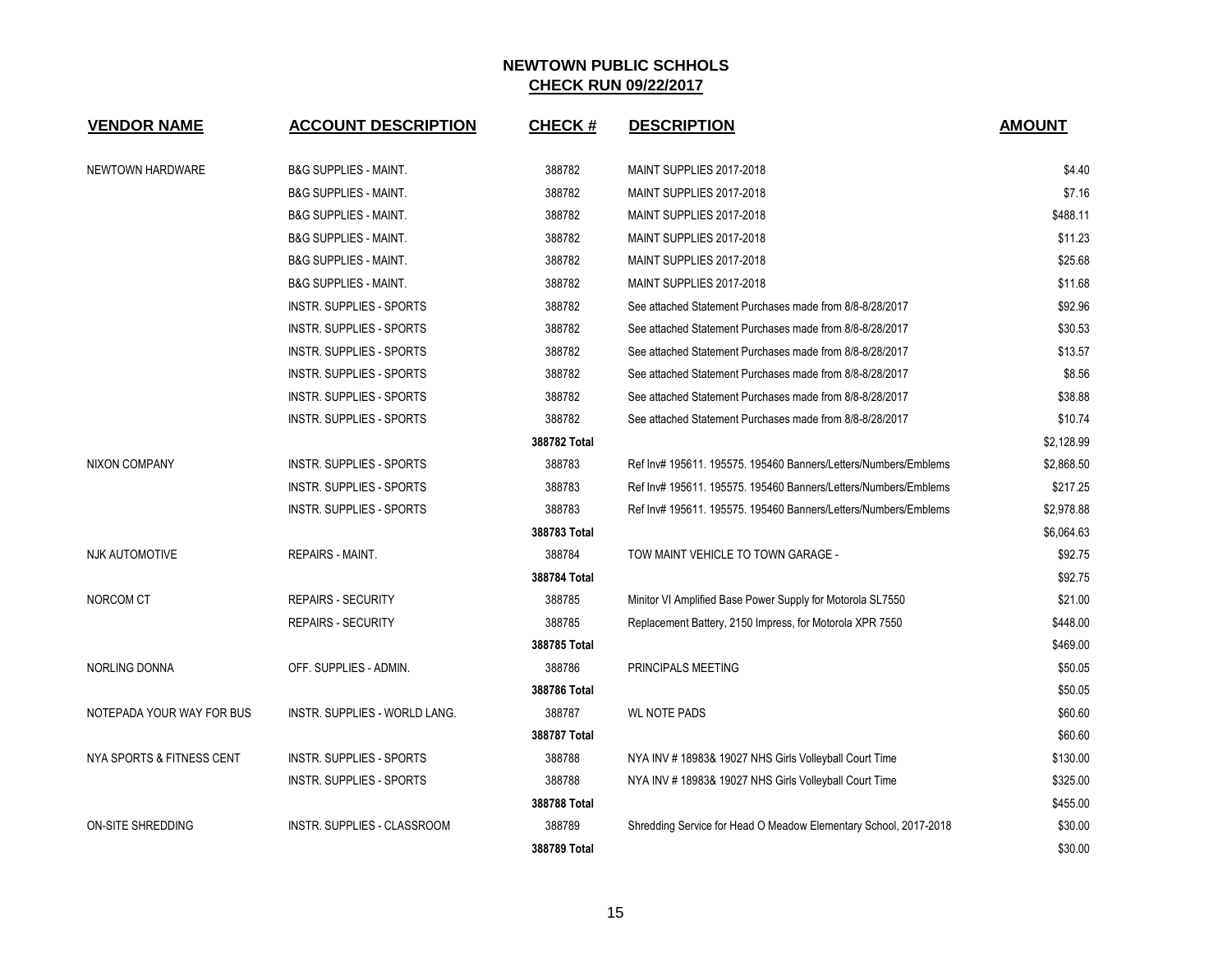| <b>VENDOR NAME</b>            | <b>ACCOUNT DESCRIPTION</b>         | <b>CHECK#</b> | <b>DESCRIPTION</b>                                                | <b>AMOUNT</b> |
|-------------------------------|------------------------------------|---------------|-------------------------------------------------------------------|---------------|
| PAR INC.                      | INSTR. SUPPLIES - SP/HEAR.         | 388790        | ITEM 10844-RF SOCIAL LANGUAGE DEVELOPMENT TEST                    | \$126.00      |
|                               | INSTR. SUPPLIES - SP/HEAR.         | 388790        | <b>SHIPPING</b>                                                   | \$12.60       |
|                               |                                    | 388790 Total  |                                                                   | \$138.60      |
| PEARSON EDUCATION INC. 6      | TEXTBOOKS - CLASSROOM              | 388791        | Emergent-Early Letter Name Student Book (10 pack)                 | \$95.97       |
|                               | <b>TEXTBOOKS - CLASSROOM</b>       | 388791        | Ship/Handling                                                     | \$7.20        |
|                               |                                    | 388791 Total  |                                                                   | \$103.17      |
| PLAYGROUND MEDIC              | <b>B&amp;G CONTRACTED SERV.</b>    | 388792        | PLAYGROUND INSPECTIONS (HAWL, MG, HOM, RIS, NHS) 2017-2018        | \$4,125.00    |
|                               |                                    | 388792 Total  |                                                                   | \$4,125.00    |
| PREMUS, STACEY                | CONTRACTED SERV. - CLASSRM         | 388793        | PIZZAS & SALED FOR STUDENT LUNCHEON                               | \$106.83      |
|                               |                                    | 388793 Total  |                                                                   | \$106.83      |
| <b>PSUG EVENTS</b>            | STAFF TRAIN. - INFO. TECH.         | 388794        | PSU Northeast event Nov 6-8                                       | \$399.00      |
|                               | STAFF TRAIN. - INFO. TECH.         | 388794        | PSU Northeast event Nov 6-8                                       | \$399.00      |
|                               | STAFF TRAIN. - INFO. TECH.         | 388794        | PSU Northeast event Nov 6-8                                       | \$399.00      |
|                               |                                    | 388794 Total  |                                                                   | \$1,197.00    |
| QUIA SUBSCRIPTIONS DEPART     | INSTR. SUPPLIES - WORLD LANG.      | 388795        | 1-YEAR QUIA ED SUB                                                | \$245.00      |
|                               |                                    | 388795 Total  |                                                                   | \$245.00      |
| REALLY GOOD STUFF INC.        | INSTR. SUPPLIES - CLASSROOM        | 388796        | See attached, chair pockets, totes, book holders, writing folder, | \$480.48      |
|                               | INSTR. SUPPLIES - CLASSROOM        | 388796        | shipping/handling                                                 | \$43.24       |
|                               |                                    | 388796 Total  |                                                                   | \$523.72      |
| RIDDELL/ ALL AMERICAN SPO     | <b>INSTR. SUPPLIES - SPORTS</b>    | 388797        | Ref Invoice # 60334889 - Order#441317907 (12) Helmets             | \$3,051.00    |
|                               |                                    | 388797 Total  |                                                                   | \$3,051.00    |
| SCHOLASTIC INC.               | INSTR. SUPPLIES - CLASSROOM        | 388798        | Scholastic News Classroom Magazine, Edition                       | \$96.80       |
|                               | <b>INSTR. SUPPLIES - CLASSROOM</b> | 388798        | Scholastic News Classroom Magazine, Edition                       | \$96.80       |
|                               | INSTR. SUPPLIES - CLASSROOM        | 388798        | Scholastic News Classroom Magazine, Edition                       | \$96.80       |
|                               | INSTR. SUPPLIES - CLASSROOM        | 388798        | Scholastic News Classroom Magazine, Edition                       | \$108.90      |
|                               |                                    | 388798 Total  |                                                                   | \$399.30      |
| SCHOLASTIC INC.               | INSTR. SUPPLIES - READING          | 388799        | Scholastic Junior, Storyworks, Scope magazines                    | \$4,925.71    |
|                               |                                    | 388799 Total  |                                                                   | \$4,925.71    |
| <b>SCHOOL LIBRARY JOURNAL</b> | CONTRACTED SERV. - LIBRARY         | 388800        | New Annual Subscription                                           | \$54.99       |
|                               |                                    | 388800 Total  |                                                                   | \$54.99       |
| <b>SCHOOL SPECIALTY</b>       | INSTR. SUPPLIES - CLASSROOM        | 388801        | Easel for new 2nd grade teacher and Megaphone for Café            | \$345.29      |
|                               |                                    | 388801 Total  |                                                                   | \$345.29      |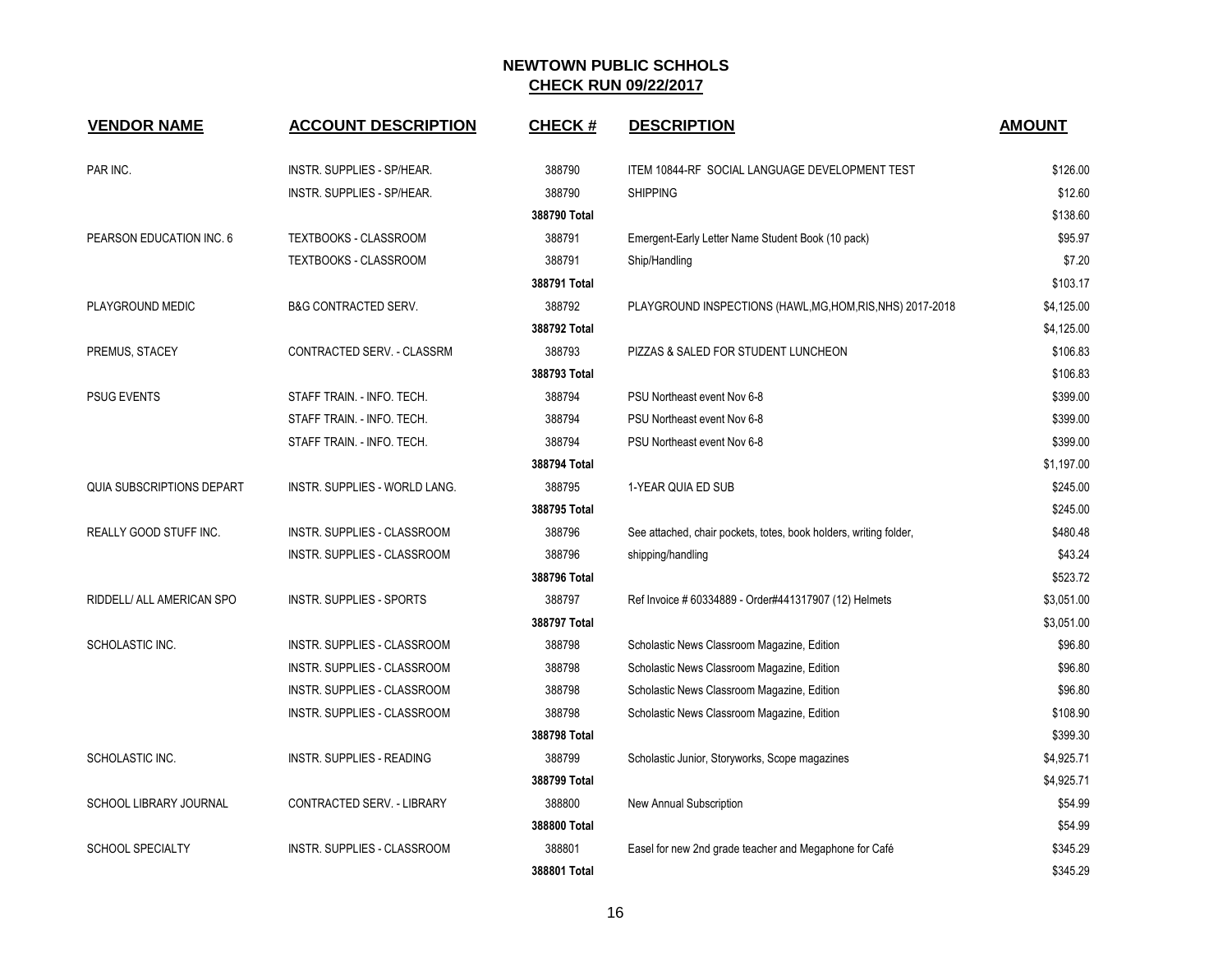| <b>VENDOR NAME</b>               | <b>ACCOUNT DESCRIPTION</b>       | <b>CHECK#</b> | <b>DESCRIPTION</b>                                                    | <b>AMOUNT</b> |
|----------------------------------|----------------------------------|---------------|-----------------------------------------------------------------------|---------------|
| <b>SCOTT'S SPORTS SUPPLIES I</b> | <b>REPAIRS - SPORTS</b>          | 388802        | 1 Set of Hexagon Soccer Nets - Roya                                   | \$425.00      |
|                                  |                                  | 388802 Total  |                                                                       | \$425.00      |
| SOUTHBURY PRINTING C             | INSTR. SUPPLIES - HEALTH ED      | 388803        | <b>SIGNS OF SUICIDE CARDS</b>                                         | \$310.01      |
|                                  | PRINTING - B.O.E.                | 388803        | 2,000 Certified Employee Absense/Professional Development Report      | \$276.56      |
|                                  | PRINTING - MUSIC                 | 388803        | <b>MUSIC ETCH BOOKLETS</b>                                            | \$978.74      |
|                                  |                                  | 388803 Total  |                                                                       | \$1,565.31    |
| STADIUM SYSTEM, INC.             | INSTR. SUPPLIES - SPORTS         | 388804        | INV# 97275 (20) Hawk StyleFootball Game Royal Pants / (20) Hawk Style | \$1,860.00    |
|                                  | INSTR. SUPPLIES - SPORTS         | 388804        | Ref Invoice #97705 - (10) Pair Knee Pads                              | \$56.05       |
|                                  |                                  | 388804 Total  |                                                                       | \$1,916.05    |
| STAPLES ADVANTAGE (2)            | <b>INSTR. SUPPLIES - ART</b>     | 388805        | BOX SEALING TAPE- MASKING TAPE-                                       | \$201.00      |
|                                  | <b>INSTR. SUPPLIES - ART</b>     | 388805        | BOX SEALING TAPE- MASKING TAPE-                                       | \$24.00       |
|                                  |                                  | 388805 Total  |                                                                       | \$225.00      |
| <b>TECH AIR</b>                  | INSTR. SUPPLIES - SCIENCE        | 388806        | prepaid rent on high pressure cylinder invoice 03594715               | \$95.00       |
|                                  | INSTR. SUPPLIES - SCIENCE        | 388806        | safety/environmental lease invoice 03594715                           | \$17.00       |
|                                  | INSTR. SUPPLIES - SCIENCE        | 388806        | C/O Cylinder MAINT. Fees - 1 Yr. invoice 03644525                     | \$45.00       |
|                                  | INSTR. SUPPLIES - SCIENCE        | 388806        | safety/environmental lease invoice 03644525                           | \$17.00       |
|                                  |                                  | 388806 Total  |                                                                       | \$174.00      |
| <b>TESTA REFRIGERATION, LLC</b>  | <b>REPAIRS - CAFETERIA</b>       | 388807        | <b>CREDIT MEMO</b>                                                    | (\$100.00)    |
|                                  | <b>REPAIRS - CAFETERIA</b>       | 388807        | <b>REPAIR ICE MACHINE</b>                                             | \$510.00      |
|                                  | <b>REPAIRS - CAFETERIA</b>       | 388807        | <b>REPAIR TREULSEN UPRIGHT UNITS</b>                                  | \$625.00      |
|                                  | <b>REPAIRS - CAFETERIA</b>       | 388807        | <b>REPAIR GRAB N GO</b>                                               | \$100.00      |
|                                  | <b>REPAIRS - CAFETERIA</b>       | 388807        | REFRIGERATION RIS, S/H, M/S.H/SDEGREASER & NITROGEN                   | \$500.00      |
|                                  | <b>REPAIRS - CAFETERIA</b>       | 388807        | LABOR 8HR                                                             | \$800.00      |
|                                  | <b>REPAIRS - CAFETERIA</b>       | 388807        | REFRIGERATION HAW, HOM, M/GDEGREASEER & NITROGEN                      | \$100.00      |
|                                  | <b>REPAIRS - CAFETERIA</b>       | 388807        | LABOR 3H                                                              | \$300.00      |
|                                  |                                  | 388807 Total  |                                                                       | \$2,835.00    |
| TOM'S SERVICE LLC                | REPAIRS - CAFETERIA              | 388808        | <b>REPAIR STEAMER</b>                                                 | \$120.00      |
|                                  |                                  | 388808 Total  |                                                                       | \$120.00      |
| TOOLS PLUS INC.                  | <b>B&amp;G SUPPLIES - MAINT.</b> | 388809        | 2 DRILL KITS - MAINT SUPPLIES                                         | \$418.00      |
|                                  |                                  | 388809 Total  |                                                                       | \$418.00      |
| <b>TORRCO</b>                    | B. & G. REPAIRS - HOM.           | 388810        | MIXING VALVE REPAIR - HOM                                             | \$185.86      |
|                                  | B. & G. REPAIRS - H.S.           | 388810        | <b>HVAC REPAIRS - HIGH SCHOOL</b>                                     | \$754.74      |